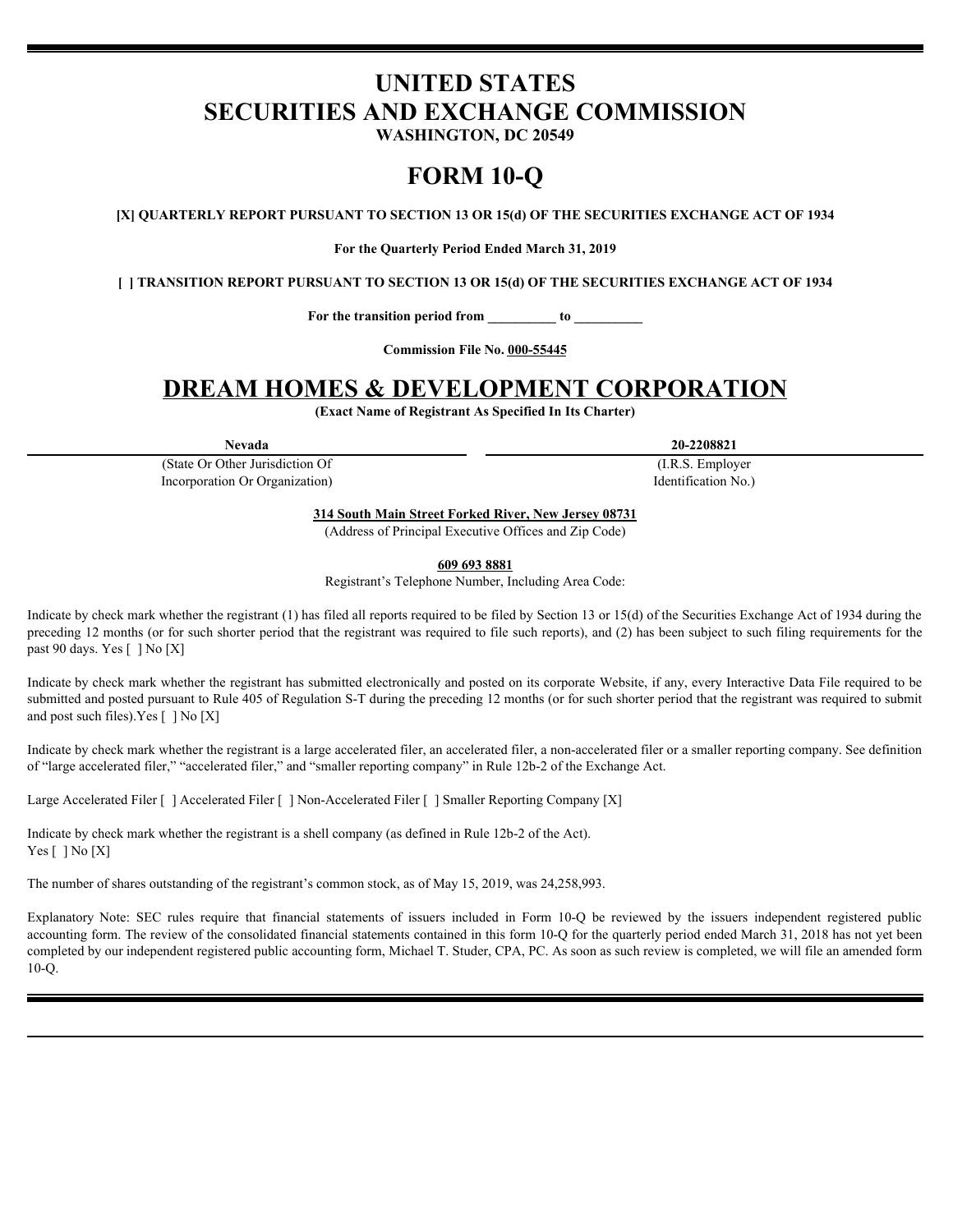# **DREAM HOMES & DEVELOPMENT CORPORATION**

# **TABLE OF CONTENTS**

# **[PART I. FINANCIAL INFORMATION](#page-2-0) F- 3**

| <b>ITEM 1. FINANCIAL STATEMENTS</b>                                                           | $F-3$   |
|-----------------------------------------------------------------------------------------------|---------|
| <b>Consolidated Balance Sheet</b>                                                             | $F-3$   |
| <b>Consolidated Statements of Operations and Comprehensive Income (Loss)</b>                  | $F - 4$ |
| <b>Consolidated Statements of Cash Flow</b>                                                   | $F - 5$ |
| <b>Notes to Consolidated Financial Statements</b>                                             | $F-6$   |
| ITEM 2. MANAGEMENT'S DISCUSSION AND ANALYSIS OF FINANCIAL CONDITION AND RESULTS OF OPERATIONS | 19      |
| ITEM 3. QUANTITATIVE AND QUALITATIVE DISCLOSURES ABOUT MARKET RISKS                           | 25      |
| <b>ITEM 4. CONTROLS AND PROCEDURES</b>                                                        | 25      |
|                                                                                               |         |
| <b>PART II. OTHER INFORMATION</b>                                                             | 25      |
| <b>ITEM 1. LEGAL PROCEEDINGS</b>                                                              | 25      |
| ITEM 2. UNREGISTERED SALES OF EQUITY SECURITIES AND USE OF PROCEEDS                           | 25      |
| ITEM 3. DEFAULTS UPON SENIOR SECURITIES AND CONVERTIBLE NOTES                                 | 25      |
| ITEM 4. SUBMISSION OF MATTERS TO A VOTE OF SECURITY HOLDERS                                   | 25      |
| <b>ITEM 5. OTHER INFORMATION</b>                                                              | 25      |
| <b>ITEM 6. EXHIBITS</b>                                                                       | 26      |
| <b>SIGNATURES</b>                                                                             | 27      |
|                                                                                               |         |
|                                                                                               |         |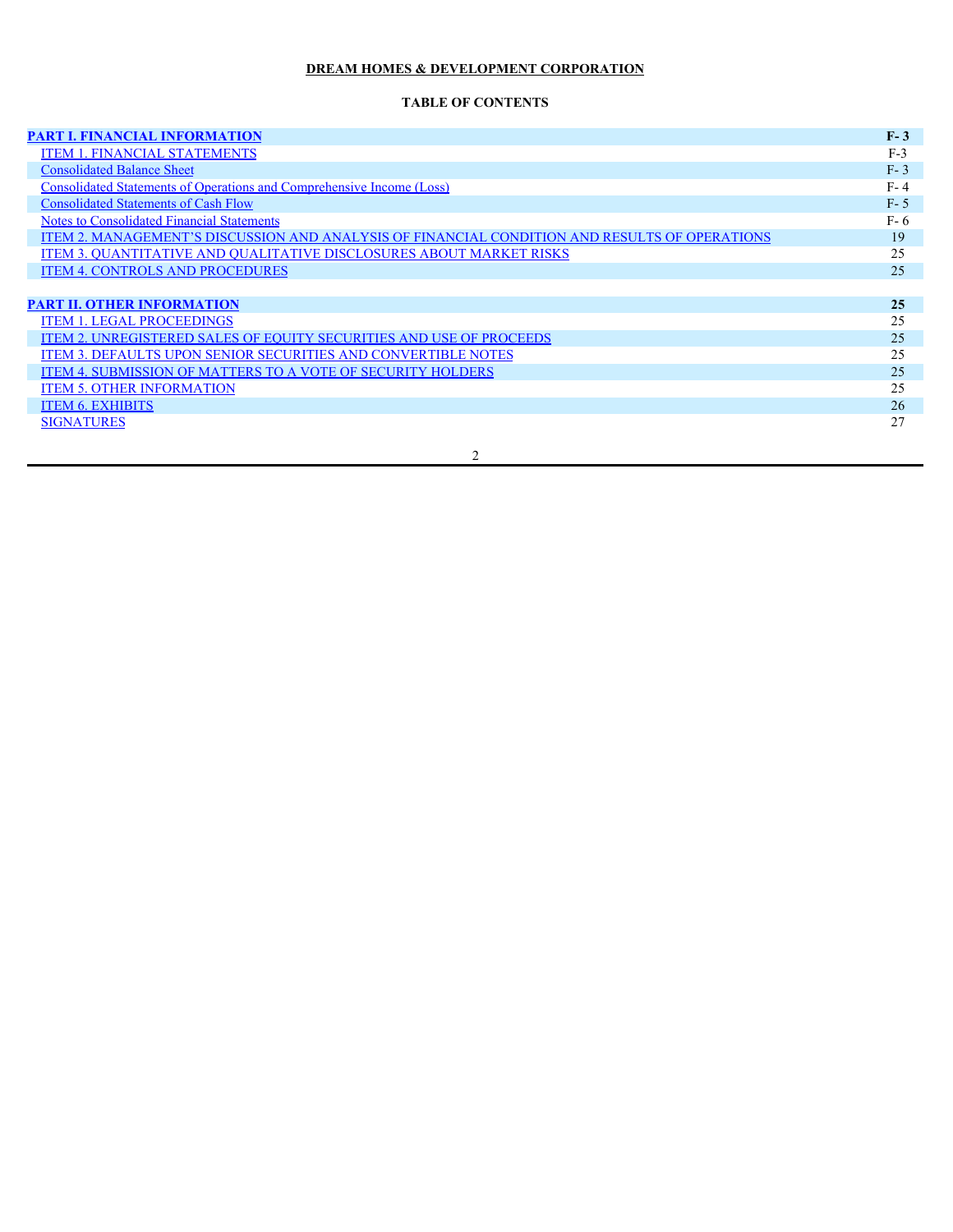# **PART 1 - FINANCIAL INFORMATION**

# DREAM HOMES & DEVELOPMENT CORPORATION

# **CONSOLIDATED BALANCE SHEETS**

<span id="page-2-1"></span><span id="page-2-0"></span>

|                                                                                               | March 31, 2019<br>Unaudited |             | December 31, 2018<br>Unaudited |             |
|-----------------------------------------------------------------------------------------------|-----------------------------|-------------|--------------------------------|-------------|
| <b>ASSETS</b>                                                                                 |                             |             |                                |             |
| <b>CURRENT ASSETS</b>                                                                         |                             |             |                                |             |
| Cash                                                                                          | \$                          | 183,590     | $\mathbb{S}$                   | 118,687     |
| Accounts receivable                                                                           |                             | 344,614     |                                | 349,218     |
| Costs in excess of billings and estimated earnings                                            |                             | 158,181     |                                | 105,847     |
| Total current assets                                                                          |                             | 686,385     |                                | 573,752     |
|                                                                                               |                             |             |                                |             |
| PROPERTY AND EQUIPMENT, net                                                                   |                             | 16,769      |                                | 10,731      |
| <b>OTHER ASSETS</b>                                                                           |                             |             |                                |             |
| Accounts receivable                                                                           |                             | 32,000      |                                | 32,000      |
| Security deposit                                                                              |                             | 2,200       |                                | 2,200       |
| Deposits and costs coincident to acquisition of land for development                          |                             | 332,865     |                                | 360,967     |
|                                                                                               |                             |             |                                |             |
| Total assets                                                                                  |                             | 1,070,219   |                                | 979,650     |
|                                                                                               |                             |             |                                |             |
| LIABILITIES AND STOCKHOLDERS' EQUITY                                                          |                             |             |                                |             |
| <b>CURRENT LIABILITIES</b>                                                                    |                             |             |                                |             |
| Accounts payable and accrued expenses                                                         | $\mathbb{S}$                | 428,821     | $\mathbb{S}$                   | 317,634     |
| Billings in excess of costs and estimated earnings                                            |                             | 294,795     |                                | 254,208     |
| Income tax payable                                                                            |                             | 21,525      |                                | 21,525      |
| Loans payable                                                                                 |                             | 20,000      |                                | 20,000      |
| Loans payable to related parties                                                              |                             | 48,205      |                                | 52,243      |
| Total current liabilities                                                                     |                             | 813,346     |                                | 665,610     |
|                                                                                               |                             |             |                                |             |
| STOCKHOLDERS' EQUITY                                                                          |                             |             |                                |             |
| Preferred stock; 5,000,000 shares authorized, \$.001 par value, as of March 31, 2019 and      |                             |             |                                |             |
| December 31, 2018, there are no shares outstanding                                            |                             |             |                                |             |
| Common stock; 70,000,000 shares authorized, \$.001 par value, as of March 31, 2019 and        |                             |             |                                |             |
| December 31, 2018, there are 24, 200, 993 shares outstanding, respectively; and 16,000 shares |                             |             |                                |             |
| committed not yet issued at March 31, 2019 and December 31, 2018, respectively                |                             | 24,201      |                                | 24,201      |
| Additional paid-in capital                                                                    |                             | 1,554,144   |                                | 1,554,144   |
| Accumulated deficit                                                                           |                             | (1,321,472) |                                | (1,264,305) |
|                                                                                               |                             |             |                                |             |
| Total stockholders' equity                                                                    |                             | 256,873     |                                | 314,040     |
|                                                                                               |                             | 1,070,219   |                                | 979,650     |
| Total liabilities and stockholders' equity                                                    |                             |             |                                |             |

*The accompanying notes are an integral part of these financial statements* .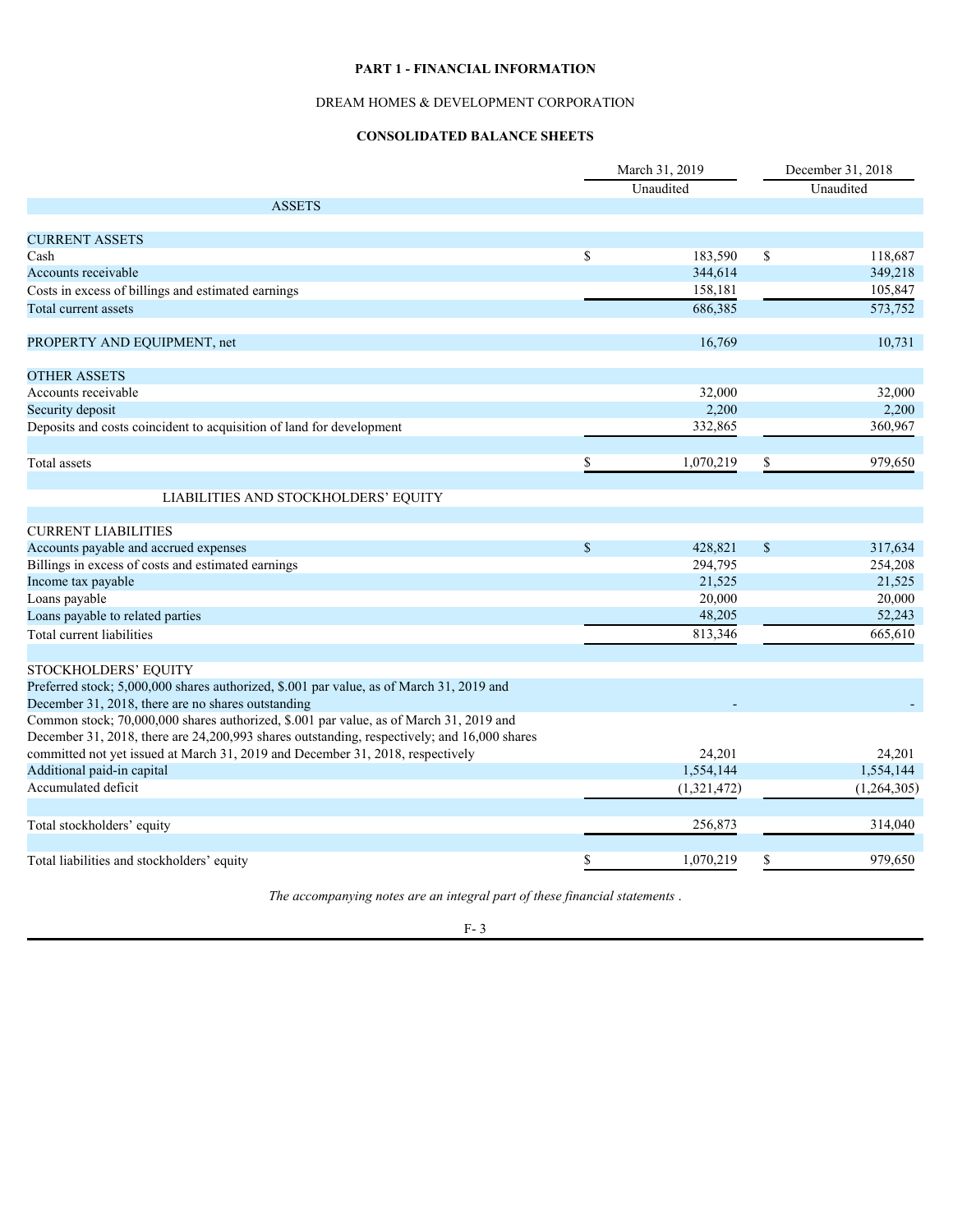# DREAM HOMES & DEVELOPMENT CORPORATION

# **CONSOLIDATED STATEMENTS OF OPERATIONS**

<span id="page-3-0"></span>

|                                                                                              |              | Three months ended<br>March 31, 2019<br>Unaudited |               | Three months ended<br>March 31, 2018 |
|----------------------------------------------------------------------------------------------|--------------|---------------------------------------------------|---------------|--------------------------------------|
|                                                                                              |              |                                                   |               | Unaudited                            |
| Revenue:                                                                                     |              |                                                   |               |                                      |
| Construction contracts                                                                       |              | 775,599                                           | <sup>\$</sup> | 575,560                              |
| Total revenue                                                                                |              | 775,599                                           |               | 575,560                              |
| Cost of construction contracts                                                               |              | 565,191                                           |               | 364,212                              |
| Gross profit                                                                                 |              | 210,408                                           |               | 211,348                              |
| <b>Operating Expenses:</b>                                                                   |              |                                                   |               |                                      |
| Selling, general and administrative, including stock based compensation of \$0 and \$33,988, |              |                                                   |               |                                      |
| respectively                                                                                 |              | 264,643                                           |               | 214,559                              |
| Depreciation expense                                                                         |              | 1,462                                             |               | 1,228                                |
| Total operating expenses                                                                     |              | 266,105                                           |               | 215,787                              |
| (Loss) from operations                                                                       |              | (55,697)                                          |               | (4, 439)                             |
| Other expenses (income):                                                                     |              |                                                   |               |                                      |
| Interest expense                                                                             |              | 1,470                                             |               |                                      |
| Consulting fee income                                                                        |              |                                                   |               |                                      |
| Total other expenses (income)                                                                |              | 1,470                                             |               |                                      |
| Net (loss) before income taxes                                                               |              | (57, 167)                                         |               | (4, 439)                             |
| Provision for income tax expense                                                             |              |                                                   |               | 8,126                                |
| Net (loss)                                                                                   |              | (57,167)                                          |               | (12, 565)                            |
| Basic and diluted (loss) per common share                                                    | $\mathbb{S}$ | (.00)                                             | $\mathbb{S}$  | (.00)                                |
| Weighted average common shares outstanding-basic and diluted                                 |              | 24,200,993                                        |               | 24, 231, 963                         |
|                                                                                              |              |                                                   |               |                                      |

*The accompanying notes are an integral part of these financial statement* .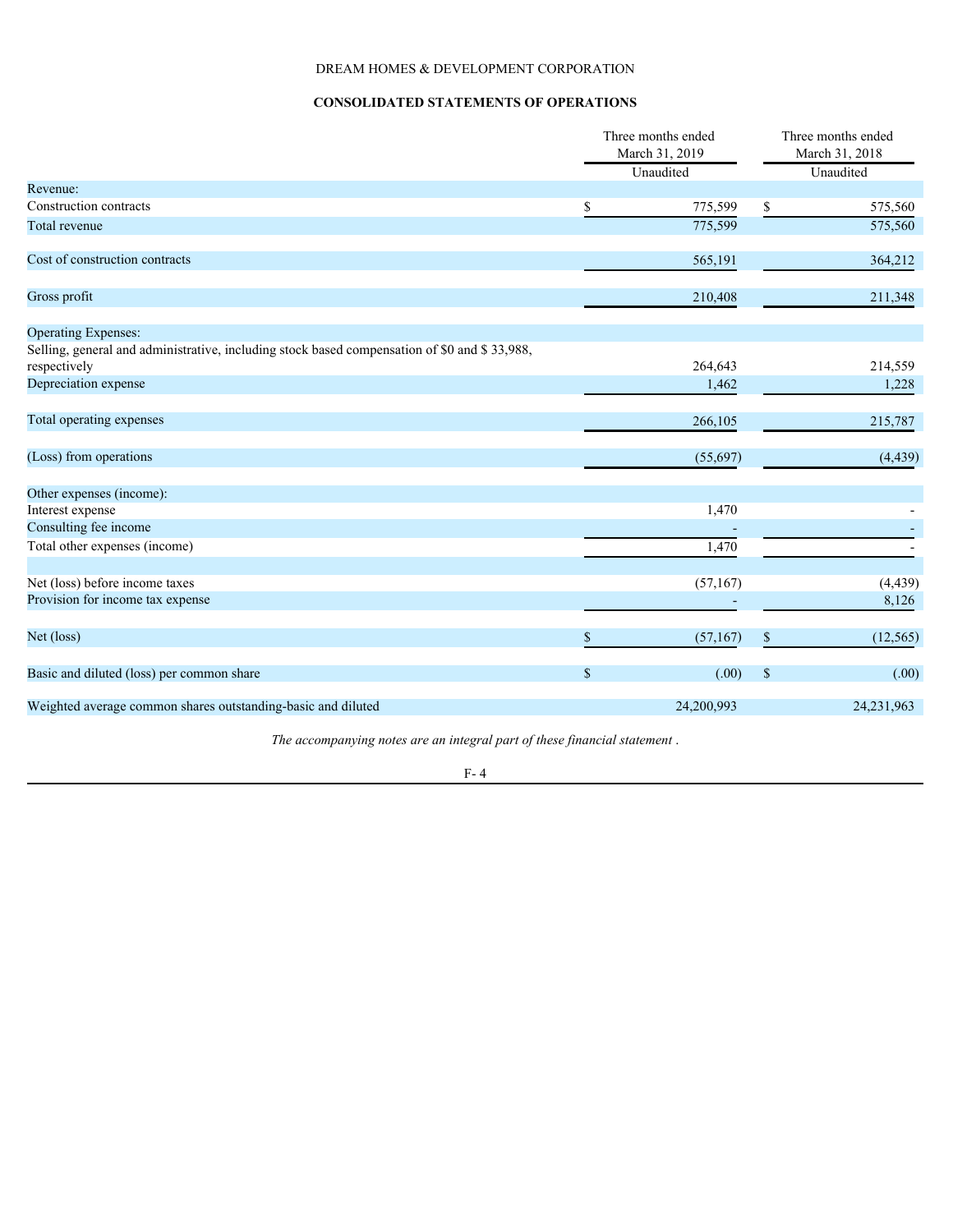# DREAM HOMES & DEVELOPMENT CORPORATION

# **CONSOLIDATED STATEMENTS OF CASH FLOWS**

<span id="page-4-0"></span>

|                                                                                          |              | Three months ended<br>March 31, 2019 Unaudited | Three months ended<br>March 31, 2018 Unaudited |            |  |
|------------------------------------------------------------------------------------------|--------------|------------------------------------------------|------------------------------------------------|------------|--|
| <b>OPERATING ACTIVITIES</b>                                                              |              |                                                |                                                |            |  |
| Net (loss)                                                                               | \$           | (57, 167)                                      | <sup>\$</sup>                                  | (12, 565)  |  |
| Adjustments to reconcile net (loss) to net cash provided (used) in operating activities: |              |                                                |                                                |            |  |
| Depreciation expense                                                                     |              | 1,462                                          |                                                | 1,228      |  |
| Write-off on deposits and acquisition of land                                            |              | 28,102                                         |                                                |            |  |
| Stock-based compensation                                                                 |              |                                                |                                                | 33,988     |  |
| Changes in operating assets and liabilities:                                             |              |                                                |                                                |            |  |
| Accounts receivable                                                                      |              | 4,604                                          |                                                | (37, 264)  |  |
| Costs in excess of billings and estimated earnings                                       |              | (52, 334)                                      |                                                | (174, 642) |  |
| Accounts payable and accrued liabilities                                                 |              | 111,187                                        |                                                | 20,279     |  |
| Billings in excess of costs and estimated earnings                                       |              | 40,57                                          |                                                | 97,311     |  |
| Income tax payable                                                                       |              |                                                |                                                | 8,126      |  |
| Net cash provided by (used in) operating activities                                      |              | 76,441                                         |                                                | (63, 539)  |  |
| <b>INVESTING ACTIVITIES</b>                                                              |              |                                                |                                                |            |  |
| Purchase of vehicles                                                                     |              | (7,500)                                        |                                                |            |  |
| Deposit and costs coincident to acquisition of land for development                      |              |                                                |                                                | (14, 253)  |  |
| Net cash (used) in investing activities                                                  |              | (7,500)                                        |                                                | (14,253)   |  |
|                                                                                          |              |                                                |                                                |            |  |
| <b>FINANCING ACTIVITIES</b>                                                              |              |                                                |                                                |            |  |
| Payments on loans to related parties                                                     |              | (4,038)                                        |                                                |            |  |
| Proceeds from sale of common stock                                                       |              |                                                |                                                | 11,400     |  |
|                                                                                          |              |                                                |                                                |            |  |
| Net cash provided by (used in) financing activities                                      |              | (4,038)                                        |                                                | 11,400     |  |
|                                                                                          |              |                                                |                                                |            |  |
| NET INCREASE (DECREASE) IN CASH                                                          |              | 64,903                                         |                                                | (66, 392)  |  |
| CASH BALANCE, BEGINNING OF PERIOD                                                        |              | 118,687                                        |                                                | 244,684    |  |
|                                                                                          |              |                                                |                                                |            |  |
| CASH BALANCE, END OF PERIOD                                                              |              | 183,590                                        |                                                | 178,292    |  |
| Supplemental Disclosures of Cash Flow Information:                                       |              |                                                |                                                |            |  |
| Interest paid                                                                            | $\mathbb{S}$ |                                                | S                                              |            |  |
| Income taxes paid                                                                        | \$           | $\overline{\phantom{0}}$                       | <sup>\$</sup>                                  |            |  |
|                                                                                          |              |                                                |                                                |            |  |

*The accompanying notes are an integral part of these financial statements* .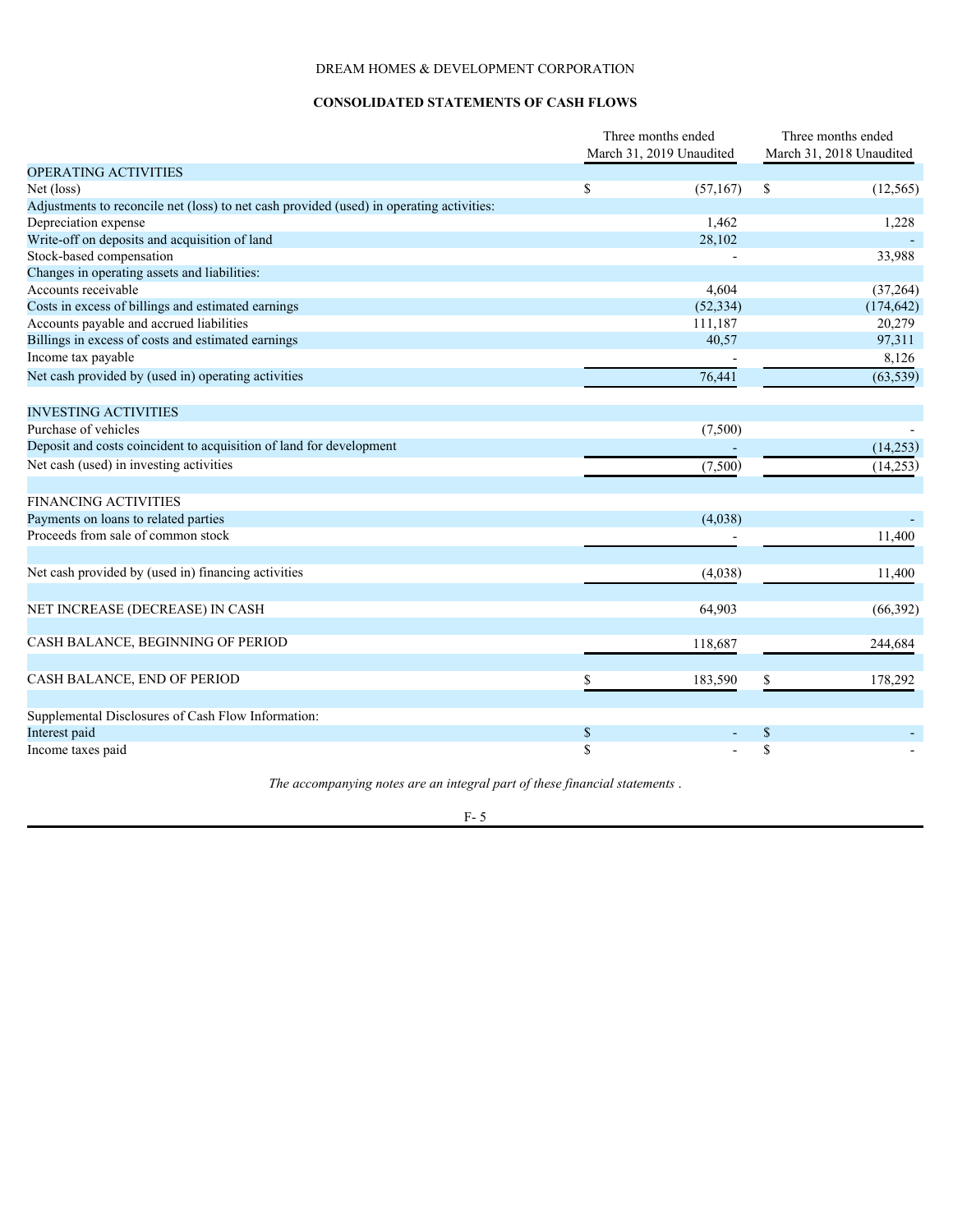# **DREAM HOMES & DEVELOPMENT CORPORATION NOTES TO THE CONSOLIDATED FINANCIAL STATEMENTS** Three Months Ended March 31, 2019 and 2018 (Unaudited)

# <span id="page-5-0"></span>**Note 1 - Significant Accounting Policies**

# Nature of Operations

Dream Homes & Development Corporation is a regional builder and developer of new single-family homes and subdivisions, as well as a market leader in coastal construction, elevation and mitigation. In the five years that have passed since Superstorm Sandy flooded 30,000 owner-occupied homes, Dream Homes has helped hundreds of homeowners to rebuild or raise their homes to comply with new FEMA requirements.

In addition to the coastal construction market, Dream Homes will continue to pursue opportunities in new single and multi-family home construction, with 4 new developments totaling 123 units under contract and in development. Dream Homes' operations will include the development and sale of a variety of residential communities, including construction of semi-custom homes, entry-level and first time move-up single-family and multi-family homes.

In addition to the New Jersey market, the Company, through its Dream Building LLC subsidiary, has become licensed in Florida to pursue recent opportunities for primarily in the southwest portion of the state, between Naples and Cape Coral.

**EXAM HOMES & DEVELOPMENT CORPORATION**<br> **Note 1 - Significant Accounting Policies**<br> **Note 1 - Significant Accounting Policies**<br> **Note 2** heat Sonahs landed March 31, 2019 and 2018 (Unanother)<br> **Dream Homes & Development C** In addition to the Company's construction operations, the Company holds a bi-monthly "Dream Homes Nearly Famous Rebuilding Seminar", and publishes an **IDREAM HOMES & DEVELOPMENT CORPORATION**<br> **Note 1 - Significant Accounting Policies**<br> **Note:** of Operations<br> **Dream Homes & Development Corporation is a regional builder and developer of new single-family homes and subdivi EXAM HOMES & DEVELOPMENT CORFORATION**<br>
Three Nonths Ended March 21, 2019 and 2018 Unadelized States and Securities From the Signe 2018 (Unadelized States of Development Coporations<br>
Nature of Operations<br>
Nature of Develop planning and executing complex residential construction projects. A professional team attends each seminar and presents on a diverse variety of topics, including expert advice from architects, engineers, finance people, attorneys, project managers, elevation professionals and builder/general contractors. The "Dream Homes Rebuilding Blog" is an educational platform written by Vincent Simonelli, which offers comprehensive advice on all aspects of construction, finance, development and real estate. The Blog is located at http://blog.dreamhomesltd.com. **DREAM HOMES A DEVELOPMENT CORPORATION CORPORATION**<br> **DREAM HOMES A CORPORATION CORPORATION**<br> **NAME - Significant Accounting Pulicies**<br> **DREAM HOMES THE CONSOLIDATED FINANCELL STATEMENTS**<br> **NAME AND CONSULTING THE CONSULTI** Numr at Operators<br>
Divant House & Development Corporation is a regional builder and developer of are window induced and reductions and subsidiary. Some and the constructions of events of events of events of the constructi The matter of Decelaration is a report of the stockholder and decelare of new with chief matter is controlling to the observation, the stockholder of the stockholder of the stockholder of the stockholder of the stockholde decolvenets, tushing 13.2 units under our main and development them investigates our live-de he development and subject to the common streage of the development and subject to the started the common stock as a started to C

# History

Nevada corporation with 75,000,000 shares of capital stock authorized, of which 70,000,000 shares are common shares (\$.001 par value), and 5,000,000 shares are preferred shares (\$.001 par value).

On August 19, 2016, Virtual Learning acquired 4.5% of Dream Homes, Ltd. ("DHL"), 100% of Dream Building, LLC ("DBL") , a wholly owned subsidiary of exchange for the issuance of 2,225,000 shares of Virtual Learning common stock to DHL at an agreed price of \$.05 per common share.

Learning and DHL were entities under common control, the acquired assets were reflected by Virtual Learning at DHL's \$0 carrying amount on the date of transfer pursuant to Accounting Standards Codification ("ASC") 805-50-30-5.

From August 19, 2016 to August 23, 2016, Virtual Learning acquired the rights to complete 6 in process construction contracts of ANCL in exchange for the Learning and DHL were entities under common control, the acquired rights were reflected at DHL's \$0 carrying amount on the date of transfer pursuant to ASC 805-50-30-5.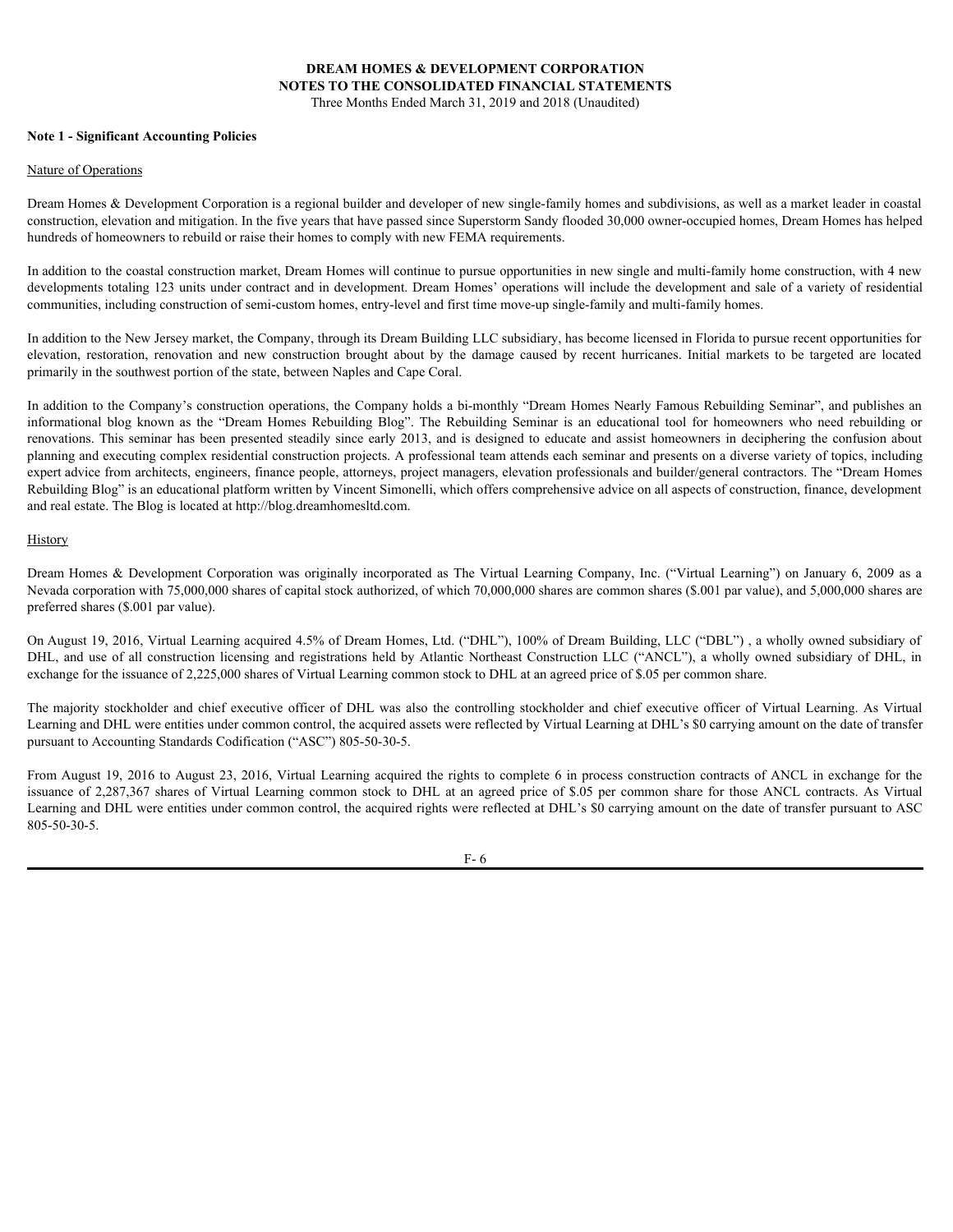Due to the Company's change in focus to its construction business, the Company wrote off the remaining unamortized capitalized curriculum development costs of \$20,534 at December 31, 2016.

www.dreamhomesltd.com as well as a blog, located at http://blog.dreamhomesltd.com.

## **Interim Financial Statements**

Due to the Company's change in focus to its construction business, the Company wrote off the remaining unamortized capitalized curriculum development costs of \$20,534 at December 31, 2016.<br>On March 14, 2017, Virtual Learni The accompanying unaudited financial statements have been prepared in accordance with accounting principles generally accepted in the United States of America and the rules and regulations of the United States Securities and Exchange Commission for interim financial information and with the instructions to Form 10-Q and Article 8 of Regulation S-X. Accordingly, they may not include all the information and footnotes necessary for a comprehensive presentation of financial position, results of operations or cash flows. It is management's opinion, however, that all material adjustments (consisting of normal recurring adjustments) have been made which are necessary for a fair financial statement presentation. Due to the Company's change in focus to its construction business, the Company wrote off the remaining unamortized capitalized curriculum development costs of<br>2018,34 at December 11, 2016.<br>
On March 14, 2017, Virtual Learn Due to the Company's change in focus to its construction louisiess, the Company wrote of the remaining unamortized capitalized curriculum development costs of 0.0.17%, Virtual Learning changed its name to Deam Homes & Deve For the stimate and metachine and consider the stimate of the continents in the content of the content of the content of the content of the content of the content of the content of the content of the content of the content The accompanying unadited function statements have been prepared in accordance with accompting pricely<br>lead the rales and explations of the Unicols Stere Secondition and Echange Commission for initiation farmoutions and w

The unaudited interim financial statements should be read in conjunction with the Company's Annual Report filed on Form 10-K for the year ended December 31, Operations, for the year ended December 31, 2018. Operating results for the three months ended March 31, 2019 are not necessarily indicative of the results to be expected for the year ending December 31, 2019.

## **Principles of Consolidation**

balances and transactions have been eliminated in consolidation.

# **Property and Equipment**

Property and equipment is stated at cost less accumulated depreciation. Depreciation is provided using the straight-line method over an estimated useful life of five years. Repairs and maintenance costs are expensed as incurred, and renewals and betterments are capitalized.

# **Use of Estimates**

The preparation of financial statements in conformity with accounting principles .generally accepted in the United States of America requires management to make materially from these estimates.

# **Fair Value of Financial Instruments**

participants on the measurement date. In determining fair value, GAAP establishes a three-level hierarchy used in measuring fair value, as follows:

● Level 1 inputs are quoted prices available for identical assets and liabilities in active markets.

• Level 2 inputs are observable for the asset or liability, either directly or indirectly, including quoted prices for similar assets and liabilities in active markets or other inputs that are observable or can be corroborated by observable market data.

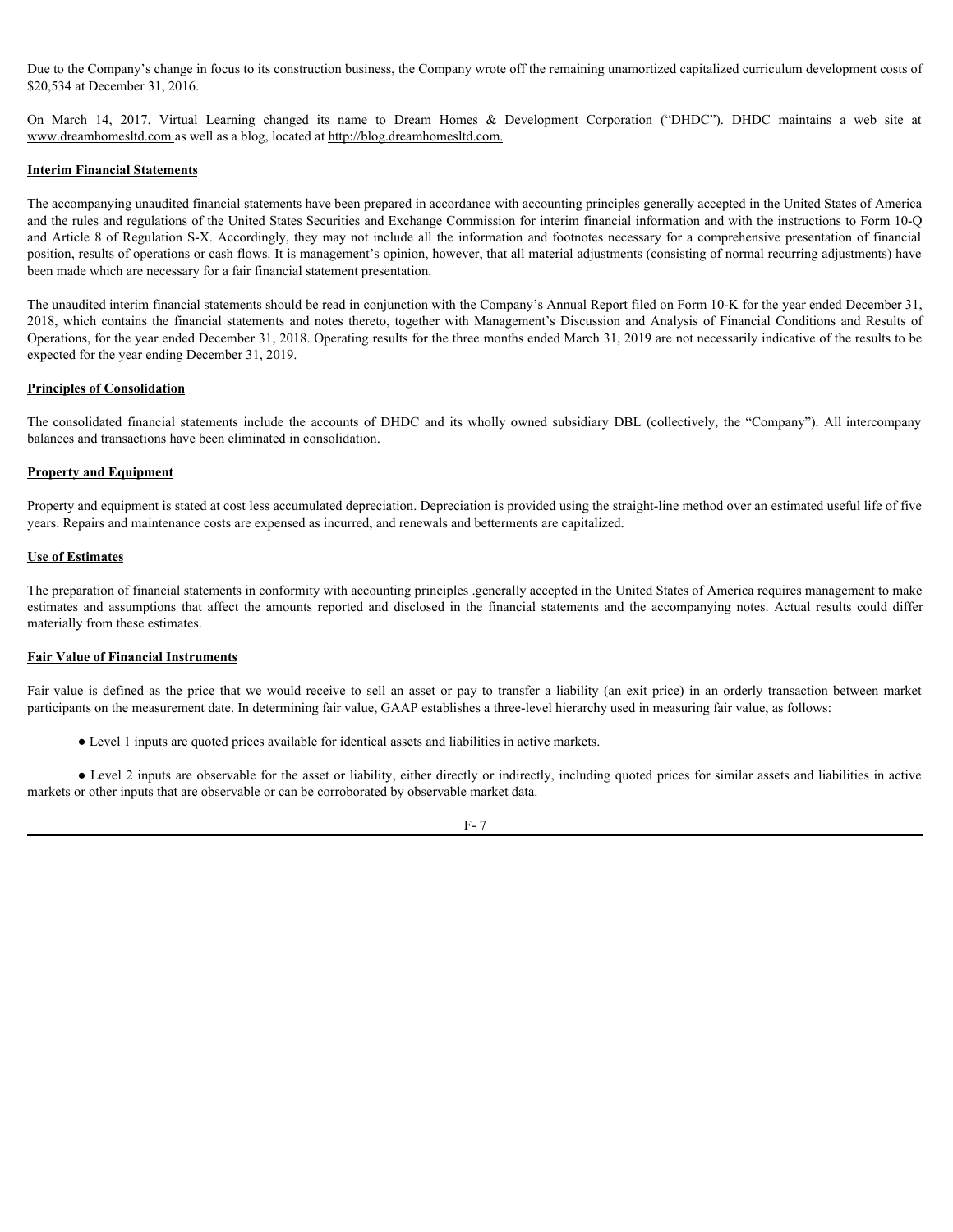● Level 3 inputs are less observable and reflect our own assumptions.

Our financial instruments consist of cash and cash equivalents, accounts receivable, accounts payable and accrued expenses and loans payable to related parties. The carrying amount of cash and cash equivalents, accounts receivable, accounts payable and accrued expenses, and loans payable to related parties approximates fair value because of their short maturities.

# **Construction Contracts**

Revenue recognition:

The Company recognizes construction contract revenue using the percentage-of-completion method, based primarily on contract cost incurred to date compared to total estimated contract cost. Cost of revenue includes an allocation of depreciation, amortization and general overhead cost. Changes to total estimated contract cost or losses, if any, are recognized in the period in which they are determined.

The Company generally provides limited warranties for work performed under its construction contracts with periods typically extending for a limited duration following substantial completion of the Company's work on a project.

The Company classifies construction-related receivables and payables that may be settled in periods exceeding one year from the balance sheet date, if any, as current assets and liabilities consistent with the length of time of its project operating cycle. For example:

- Costs and estimated earnings in excess of billings represent the excess of contract costs and profits (or contract revenue) over the amount of contract billings to date and are classified as a current asset.
- Billings in excess of costs and estimated earnings represent the excess of contract billings to date over the amount of contract costs and profits (or contract revenue) recognized to date and are classified as a current liability.

• Level 3 inputs are less observable and reflect our own assumptions.<br>
Our financial taxtuments consist of each and cash equivalents, accounts receivable, accounts payable and accound expenses and loans payable to relate p ● Level 3 inputs at loss observable and articles or own assumptions.<br>
Our filmshall instrumented worsin of each and each equivalents, accounts percentage-of-completion method, has exceed controls, and loss percentage-of-c recorded cannot be billed currently due to the billing terms defined in the contract. Claims occur when there is a dispute regarding both a change in the scope of work and the price associated with that change. Unapproved change orders occur when there is a dispute regarding only the price associated with a change in scope of work. For both claims and unapproved change orders, the Company recognizes revenue, but not profit, when it is determined that recovery of incurred cost is probable and the amounts can be reliably estimated.

## Change in Estimates:

The Company's estimates of contract revenue and cost are highly detailed and many factors change during a contract performance period that result in a change to contract profitability. These factors include, but are not limited to, differing site conditions: availability of skilled contract labor: performance of major material suppliers and subcontractors: on-going subcontractor negotiations and buyout provisions: unusual weather conditions: changes in the timing of scheduled work: change orders: accuracy of the original bid estimate: changes in estimated labor productivity and costs based on experience to date: achievement of incentive-based income targets: and the expected, or actual, resolution terms for claims. The factors that cause changes in estimates vary depending on the maturation of the project within its lifecycle. For example, in the ramp-up phase, these factors typically consist of revisions in anticipated project costs and during the peak and close-out phases, these factors include the impact of change orders and claims as well as additional revisions in remaining anticipated project costs. Generally, if the contract is at an early stage of completion, the current period impact is smaller than if the same change in estimate is made to the contract at a later stage of completion. The Company generally provides limited woments: for work performed under it contracts contracts controllogical policies on a probable and the performance with periodic projection of the Cated and the cumulation of the con Material changes in estimates are disclosed in the notes to the consolidated financial statements.

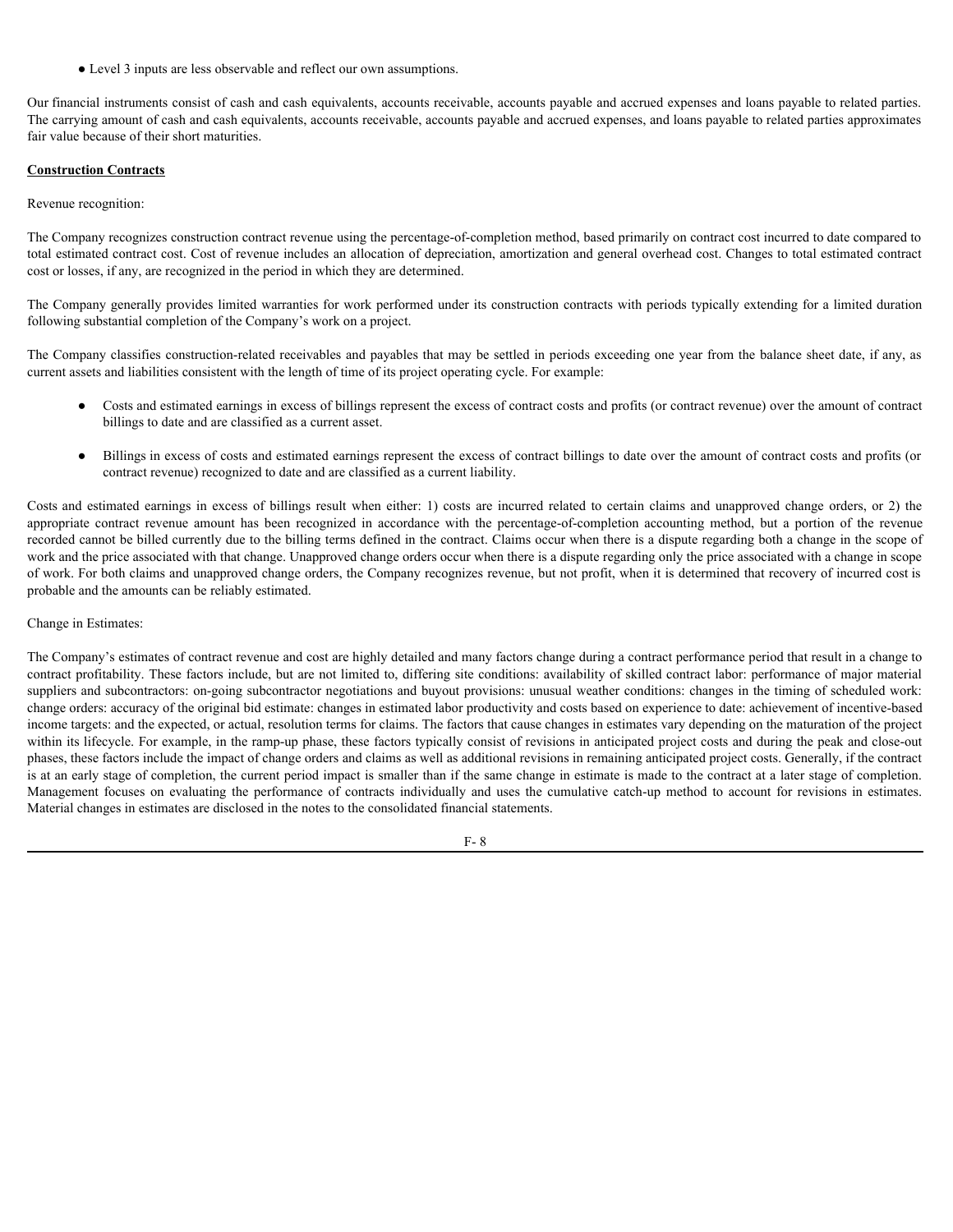# **Income Taxes**

The Company accounts for income taxes using the asset and liability method. Deferred tax assets and liabilities are recognized for the future tax consequences attributable to differences between the carrying amounts of assets and liabilities for financial reporting purposes and the amounts used for income tax reporting **Income Taxes**<br>The Company accounts for income taxes using the asset and liability method. Deferred tax assets and liabilities are recognized for the future tax consequences<br>attributable to differences between the carrying differences are expected to be recovered or settled. The effect on deferred tax assets and liabilities of a change in tax rates is recognized in the provision for income **Income Taxes**<br>The Company accounts for income taxes using the asset and liability method. Deferred tax assets and liabilities are recognized for the future tax consequences<br>attributable to differences between the carrying allowance when realization of the assets is not reasonably assured.

The Company recognizes in its financial statements the impact of tax positions that meet a "more likely than not" threshold, based on the technical merits of the position. The tax benefits recognized from such a position are measured based on the largest benefit that has a greater than fifty percent likelihood of being realized upon ultimate settlement.

# **Net Income (Loss) Per Common Share**

Basic net income (basic net loss) per common share is calculated by dividing net income (loss) by the weighted average number of common shares outstanding during the period.

Diluted net income (loss) per common share is computed using the weighted average number of common shares outstanding and potentially dilutive securities outstanding during the period.

## **Recent Accounting Pronouncements**

In May 2014, the Financial Accounting Standards Board ("FASB") issued Accounting Standards Update ("ASU") No. 2014-09, Revenue from Contracts with **The Corpany accounts for income taxes** using the asset and lability medied. Deferred as assets and labilities are respectively for future into consequences between the convergences and the effects of the convergence of th International Financial Reporting Standards CFRS"). The core principle of the guidal reporting prior and income in the core of the core of the core of the core of the core of the core of the core of the core of the core of promised goods or services to customers in an amount that reflects the consideration to which the entity expects to be entitled in exchange for those goods or services. The amendments in this ASU were originally effective for interim and annual reporting periods beginning after December 15, 2016, with early adoption **Income Taxes**<br>The Company accounts for income taxes using the start and liability perhided ox formed in grotting temporant diffusions between the start and including temporal and the moments of the moments of the formed i **IEFFECTIVE CONDUCTES**<br>The Company arounds for income taxes using the anset and anoising and anoising to the formula income and the interest of the following and the effect of the effect of defined the access company inco December 15, 2017, including interim reporting periods within that reporting period. The impact of this ASU on our financial position, results of operations and cash flows at March 31, 2019 and for the three months then ended has not been significant.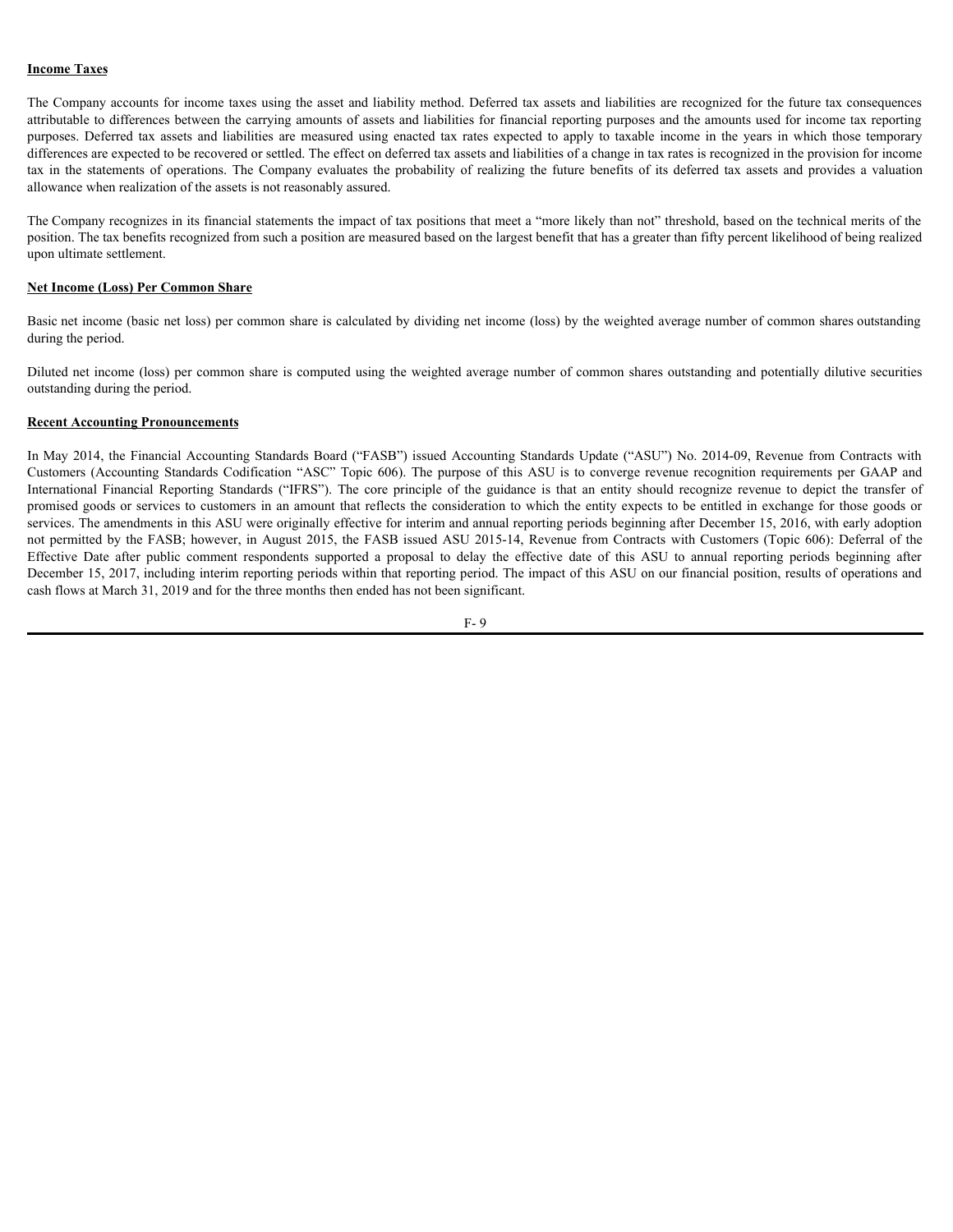Certain other accounting pronouncements have been issued by the FASB and other standard setting organizations which are not yet effective and therefore have not yet been adopted by the Company. The impact on the Company's financial position and results of operations from adoption of these standards is not expected to be material.

# **2 - Property and Equipment**

Property and equipment is summarized as follows:

|                                | March 31, 2019 | December 31, 2018 |  |
|--------------------------------|----------------|-------------------|--|
|                                |                |                   |  |
| Office equipment               | 4,115          | 4,115             |  |
| Vehicles                       | 38,565         | 31,065            |  |
| Less: Accumulated depreciation | (25.911)       | (24, 449)         |  |
|                                |                |                   |  |
| Property and Equipment- net    | 16,769         | 10,731            |  |

Depreciation expense for the three months ended March 31, 2019 and 2018 was \$1,462 and \$1,228, respectively.

# **3-Deposits and Costs Coincident to Acquisition of Land for Development**

Deposits and costs coincident to acquisition of land for development are summarized as follows:

|                                                    | March 31, 2019 | December 31, 2018        |
|----------------------------------------------------|----------------|--------------------------|
| Lacey Township, New Jersey, Marina contract:       |                |                          |
| Deposit                                            | 25,000         | 25,000                   |
| Site engineering, permits and other costs:         | 49,959         | 49,959                   |
| Total Marina Contract                              | 74,959         | 74,959                   |
| Other Deposits:                                    |                |                          |
| Clayton-80 lots and 120 apartments                 | 9,920          | 9,920                    |
| 71 Sheridan Avenue                                 | 79,150         | 79,150                   |
| Bayville-20 units                                  | 2,674          | 2,674                    |
| Other                                              | 2,005          | 2,005                    |
|                                                    |                |                          |
| Lacey Township, New Jersey, Pines contract:        |                |                          |
| Deposit                                            |                | $\overline{\phantom{a}}$ |
| Cost to acquire contract                           | 10,000         | 10,000                   |
| Site engineering, permits, and other costs         | 109,265        | 109,265                  |
| <b>Total Pines contract</b>                        | 119,265        | 119,265                  |
|                                                    |                |                          |
| Berkeley Township, New Jersey, Tallwoods contract: |                |                          |
| Deposit                                            | 10,000         | 10,000                   |
| Site engineering, permits, and other costs         | 34,892         | 62,994                   |
| <b>Total Tallwoods contract</b>                    | 44,892         | 72,994                   |
| Total                                              | 332,865<br>S   | 360,967<br>\$            |
|                                                    | $F-10$         |                          |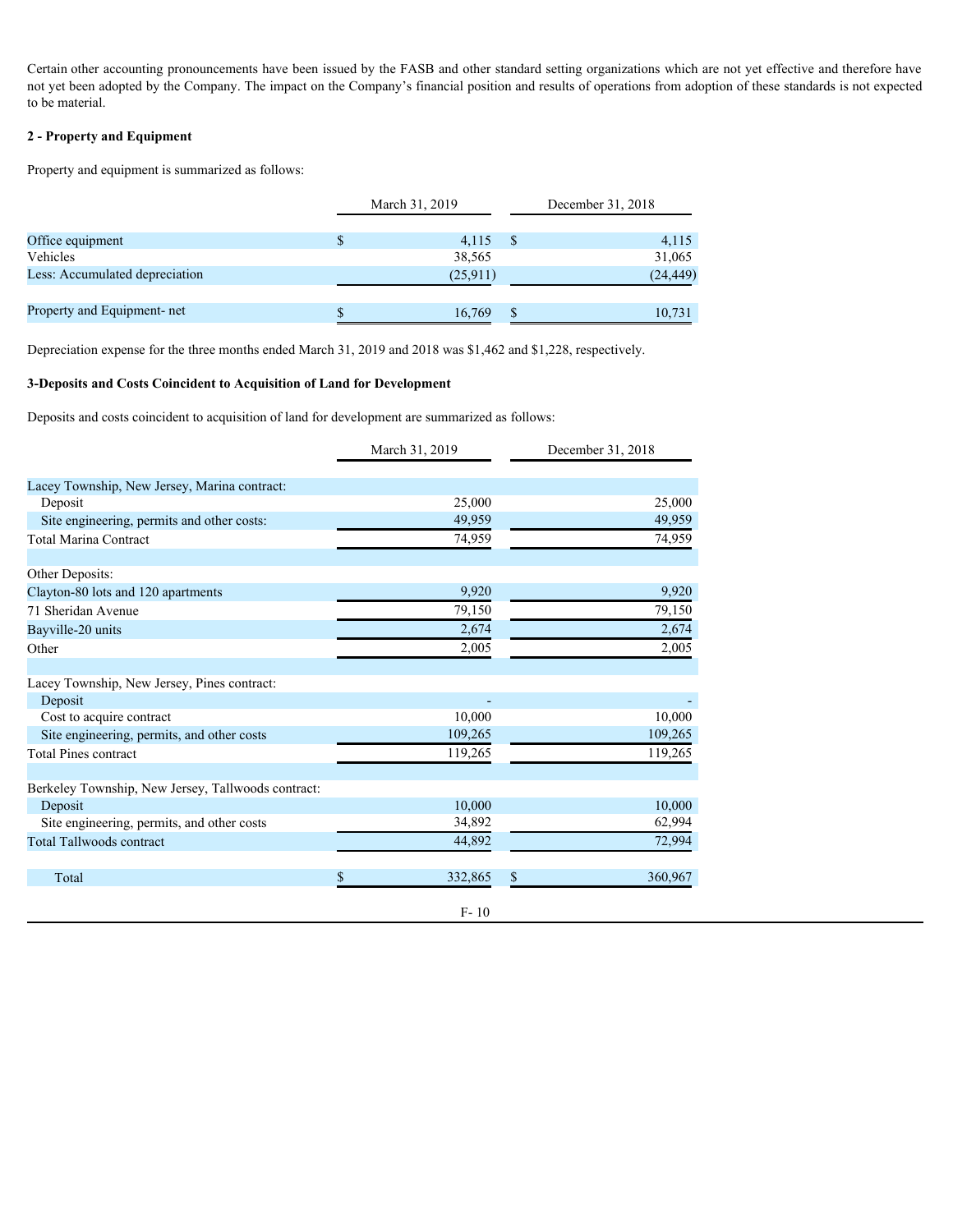# Lacey Township, New Jersey, "Dream Homes at the Pines", Contract

Lacey Township. New Jersey. "Dream Homes at the Pines". Contract<br>On December 15, 2016, the Company acquired from General Development Corp. ("GDC") rights to a contract to purchase over 9 acres of undeveloped land<br>without a without amenities in Lacey Township, New Jersey (the "Lacey Contract or Dream Homes at the Pines") for \$15,000 cash (paid in December 2016) and 100,000 restricted shares of Company common stock (issued in April 2017) valued at \$5,000. GDC acquired the rights to the contract from DHL on December 14, 2016 for \$10,000 cash. As discussed in Note 9, Commitments and Contingencies under Line of Credit, the Company also has an available line of credit of \$50,000 with GDC.

The Lacey Contract between DHL and the seller of the land was dated March 18, 2016 and provides for a \$1,000,000 purchase price with closing on or about 60 days after memorialization of final Development Approvals has been obtained. DHL paid the seller a \$10,000 refundable deposit in March 2016 pursuant to the Lacey Contract. In the event the transaction has not closed on at least a portion of the property within 24 months of the completion of the Due Diligence Period (as may be extended by two 6- month extensions), the seller has the option of terminating the contract. Notwithstanding this provision, the Company retains the right at all times to waive any remaining contingencies and proceed to close on the property.

At this time, the contract is in good standing and there is no risk of cancellation. As per the contract, the Company is required to close on this property no later than March 18, 2019, which date is inclusive of the 24-month development period, and 2 additional 6-month extensions.

Due diligence for the above property was completed as of May 17, 2016, and all costs were incurred by Dream Homes Ltd., which was in the contract for the property at the time. No additional costs for due diligence have been incurred by the Company, nor are any anticipated. The Company will incur all current costs associated with this property necessary to obtain all approvals, acquire the land, install the infrastructure and prepare the property to commence construction.

In order to obtain all developmental approvals and be prepared to begin installing infrastructure, various permits and engineering work are required. These permits include but are not limited to township subdivision, county, municipal utility authority, CAFRA (NJ Department of Environmental Protection) and NJ Department of Transportation. To date, design engineering has been completed and a CAFRA application has been prepared and submitted to the environmental scientist, along with a check for \$36,750 payable to the NJ DEP. Application for this permit was made in April 2017. As of this date, the CAFRA application has been put on hold pending a determination if the township will be approved by the State of New Jersey for a CAFRA Town Center designation. A permit is expected to be issued in June or July of 2018. A Lacey Township Planning Board meeting was held on December 11, 2017. Additional information was requested from the board and the next meeting will be scheduled upon receipt of outside agency permits and the other requested information. Lever Coronalis New Jerux. "Droam Homes at the Piner". Contract Development Corp. ("GDC") right to a contract Deutsine over 3 are of considered to the costs are not the total proposed by the costs are not the total amount

It is anticipated that complete development approvals will cost approximately \$50,000 more to complete. In addition to these approval costs and acquisition costs, construction is approximately \$2,090,000 as of December 31, 2017.

The Company may need to seek loans from banks to finance this project. As part of their financing agreements, the banks typically require Vincent Simonelli to personally guarantee these loans. If Mr. Simonelli cannot qualify as a guarantor and there is no one other than him in the Corporation to provide those guarantees, the financing of the deal may be adversely affected. The exact amount of funding required for this particular property is not clear at the present time but will be determined when full approvals have been obtained and the Company is prepared to take title to the property.

## Berkeley Township, New Jersey, "Dream Homes at Tallwoods", Contract

On March 1, 2017, the Company acquired from DHL rights to a contract to purchase over 7 acres of land in Berkeley Township, NJ (the "Tallwoods Contract or Dream Homes at Tallwoods") for 71,429 restricted shares of Company common stock (issued in April 2017). The Tallwoods Contract between DHL and the seller of the land was dated January 5, 2017 and provides for a \$700,000 purchase price with closing on or about 60 days after final development approvals have been obtained and memorialized. DHL paid the seller a refundable \$10,000 deposit in January 2017 pursuant to the Tallwoods contract.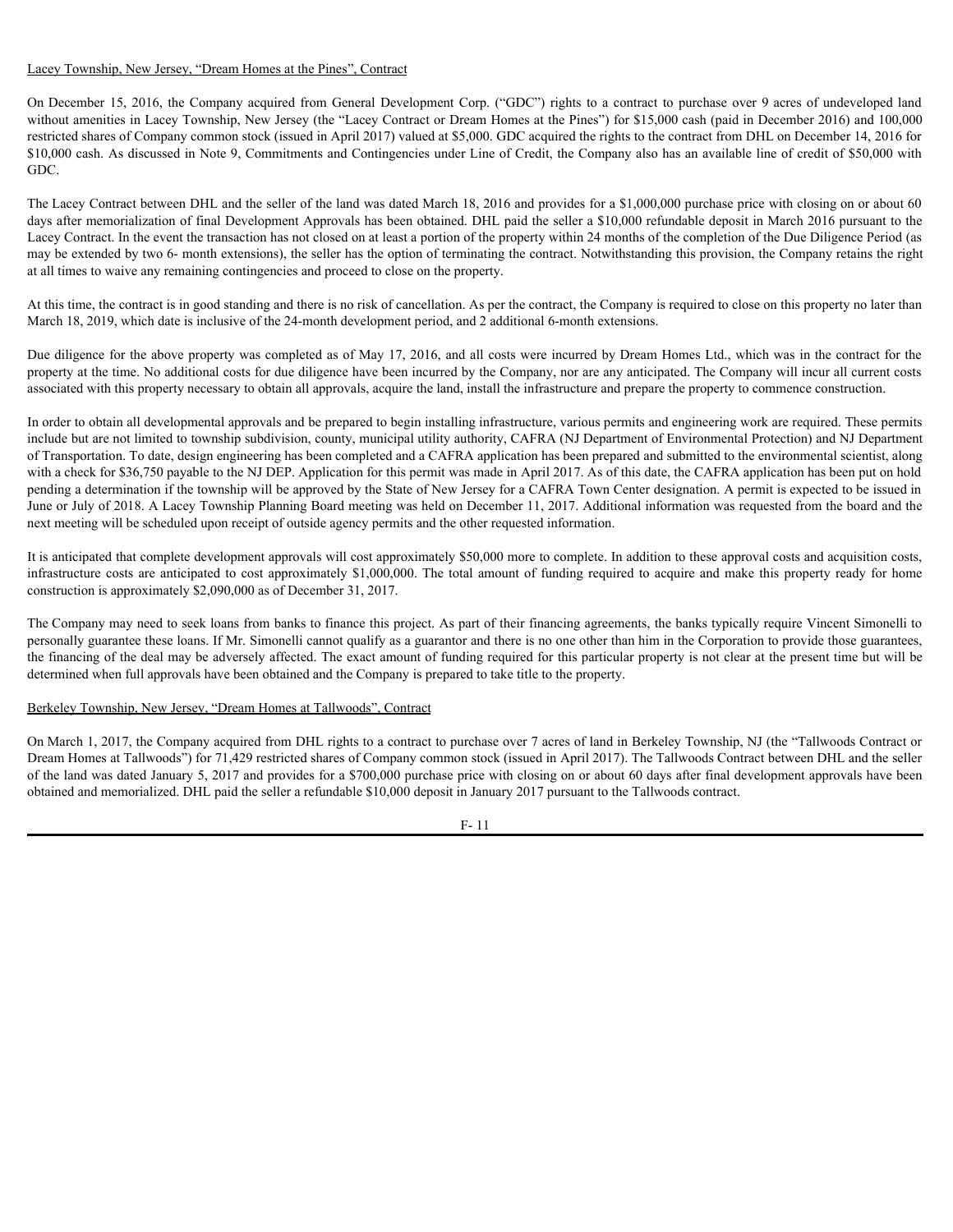The due diligence period associated with this property expired on March 4, 2017 and all costs associated with same were paid by Dream Homes Ltd. prior to the expiration date. The Company will incur no further costs related to the due diligence aspect of this purchase. The Company will incur all current and future costs associated with this property necessary to obtain all approvals, acquire the land and prepare the property to commence construction. The land is currently improved with streets and all public utilities in place. As such, the necessary steps required to bring the property through the approval process involve primarily design engineering. Since the property is on an improved street, a major subdivision application will be filed with the township, which will create 13 conforming buildable lots from the existing single 7 acre parcel. Accordingly, the remaining costs will primarily involve engineering and approval costs, as opposed to costs associated with the installation of infrastructure. The due diligence period associated with this property expired on March 4, 2017 and all costs associated with same were paid by Dream Homes Ld., prior to the expression constrained with insproperty necessary colonian all a The due diference pertod issociated with this property expired on March 4, 2017 and all costs ancested with same were paid by Detain March and the compare significant data that the compare with the compare with the archit

At this time, the Company estimates that the total engineering and approval costs will be approximately \$40,000. The amount of money required to purchase the property is \$700,000 of which \$10,000 is currently on deposit. The Company has made application to the Berkeley Township Zoning Board.

extended by two 6-month extensions), the seller has the option of terminating the contract. Notwithstanding this provision, the Company retains the right at all times to waive any remaining contingencies and proceed to close on the property.

The Company may need to seek loans from banks to finance this project. As part of their financing agreements, the banks typically require Vincent Simonelli to personally guarantee these loans. If Mr. Simonelli cannot qualify as a guarantor and there is no one other than him in the Corporation to provide those guarantees, the financing of the deal may be adversely affected. The exact amount of funding required for this particular property is not clear at the present time but will be determined when full approvals have been obtained and the Company is prepared to take title to the property. At this time, the Compare strimuts that the text registering and approval costs will be approximately \$40,000. The amount of morey registed to prove the distribution of the bring of the strime of the properties of the Dis

## Lacey Township, New Jersey, "Dream Homes at Forked River", Marina Contract

The Company has acquired the rights to a purchase contract via contract assignment for 48 waterfront townhomes with boat slips in Lacey, NJ. The project is property, and is partially improved with all boat slips currently installed, the Department of Transportation permit received and the curb cut from Route 9 in place. The property when completely constructed has a retail value of \$21 million and is expected to begin site improvements in late 2018 or early 2019.

On December 8, 2017, the Company acquired from DHL rights to a contract to purchase over +/- 7.5 acres of land in Lacey Township, NJ (the "Marina Contract or Dream Homes at Forked River") for 162,200 restricted shares of Company common stock (committed but not issued as of April 16, 2018). The Contract between DHL and the seller of the land was dated February 24, 2016 and provides for a \$2,166,710 purchase price with closing on or about 60 days after final development approvals have been obtained and memorialized. DHL paid the seller a refundable \$25,000 deposit in February 2016 pursuant to the Marina contract.

The due diligence period associated with this property expired on May 1, 2016 and all costs associated with same were paid by Dream Homes Ltd. prior to the expiration date. The Company will incur no further costs related to the due diligence aspect of this purchase. The Company will incur all current and future costs associated with this property necessary to obtain all approvals, acquire the land and prepare the property to commence construction.

The land is currently approved for a marina and it is the Company's intention to modify the approvals to a townhome use, as per the ordinance. The property is environmental approvals. Accordingly, the remaining costs will primarily involve engineering, legal and approval costs.

At this time, the Company estimates that the total engineering and approval costs will be approximately \$100,000. The amount of money required to purchase the property is \$2,430,000 of which \$25,000 is currently on deposit.

The Company may need to seek loans from banks to finance this project. As part of their financing agreements, the banks typically require Vincent Simonelli to personally guarantee these loans. If Mr. Simonelli cannot qualify as a guarantor and there is no one other than him in the Corporation to provide those guarantees, the financing of the deal may be adversely affected. The exact amount of funding required for this particular property is not clear at the present time but will be determined when full approvals have been obtained and the Company is prepared to take title to the property.

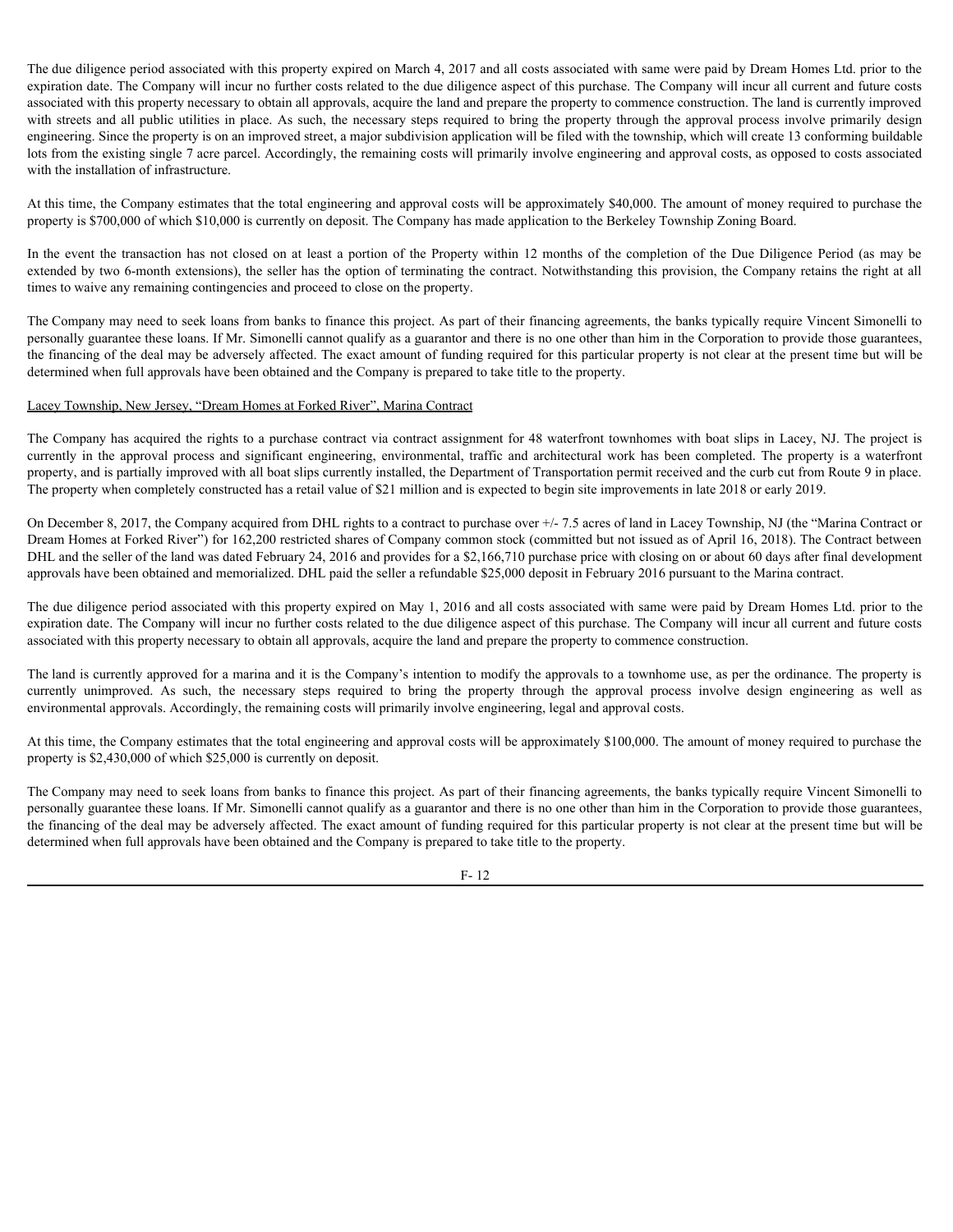# **4 - Loans Payable to Related Parties**

| <b>4 - Loans Payable to Related Parties</b>                                                                                                                                                                                                                                                                                                       |                         |                        |
|---------------------------------------------------------------------------------------------------------------------------------------------------------------------------------------------------------------------------------------------------------------------------------------------------------------------------------------------------|-------------------------|------------------------|
| Loans payable to related parties is summarized as follows:                                                                                                                                                                                                                                                                                        |                         |                        |
|                                                                                                                                                                                                                                                                                                                                                   |                         |                        |
|                                                                                                                                                                                                                                                                                                                                                   | March 31,<br>2019       | December 31,<br>2018   |
| Loans payable to chief executive officer                                                                                                                                                                                                                                                                                                          | 40,987<br><sup>\$</sup> | <sup>S</sup><br>29,025 |
| Loans payable to GPIL (see Note 6)                                                                                                                                                                                                                                                                                                                | 3,118                   | 3,118                  |
| Loan payable to DHL                                                                                                                                                                                                                                                                                                                               | 4,100                   | 20,100                 |
| Total                                                                                                                                                                                                                                                                                                                                             | 48,205                  | 52,243                 |
| All the loans above are non-interest bearing and due on demand.                                                                                                                                                                                                                                                                                   |                         |                        |
| <b>5 - Common Stock Issuances</b>                                                                                                                                                                                                                                                                                                                 |                         |                        |
| On February 22, 2017, DHDC issued 56,000 restricted shares of common stock to Green Chip Investor Relations pursuant to an Investor Relations and Consulting<br>Services Agreement (see Note 8). The 56,000 restricted shares were valued at \$2,800 (or \$.05 per share), which amount was expensed in the three months ended<br>March 31, 2017. |                         |                        |
| On March 1, 2017, DHDC committed to issue 71,429 restricted shares of common stock (issued April 24, 2017) to DHL valued at \$10,000, representing the<br>amount of the refundable deposit on land made by DHL to the Seller in January 2017 for the Berkeley Township New Jersey contract (see Note 3).                                          |                         |                        |
| On March 14, 2017, DHL assigned 275,000 restricted shares of Company common stock it held to the same minority stockholder of DHL that it assigned 100,000<br>shares of Company common stock on October 13, 2016 (see sixth preceding paragraph).                                                                                                 |                         |                        |
| On April 26, 2017, DHDC issued 100,000 shares of restricted stock to General Development Corp. as payment of an assignment fee related to the 58 unit<br>townhouse development in Lacey Township, NJ (see Note 3).                                                                                                                                |                         |                        |
| On July 12, 2017, DHDC issued 40,000 restricted shares of DHDC's common stock to Dream Homes, Ltd. ("DHL") in exchange for vehicles owned by DHL. The<br>transaction reflected \$6,000 net carrying value of the assets on DHL's books at July 12, 2017.                                                                                          |                         |                        |
| $F - 13$                                                                                                                                                                                                                                                                                                                                          |                         |                        |
|                                                                                                                                                                                                                                                                                                                                                   |                         |                        |

# **5 - Common Stock Issuances**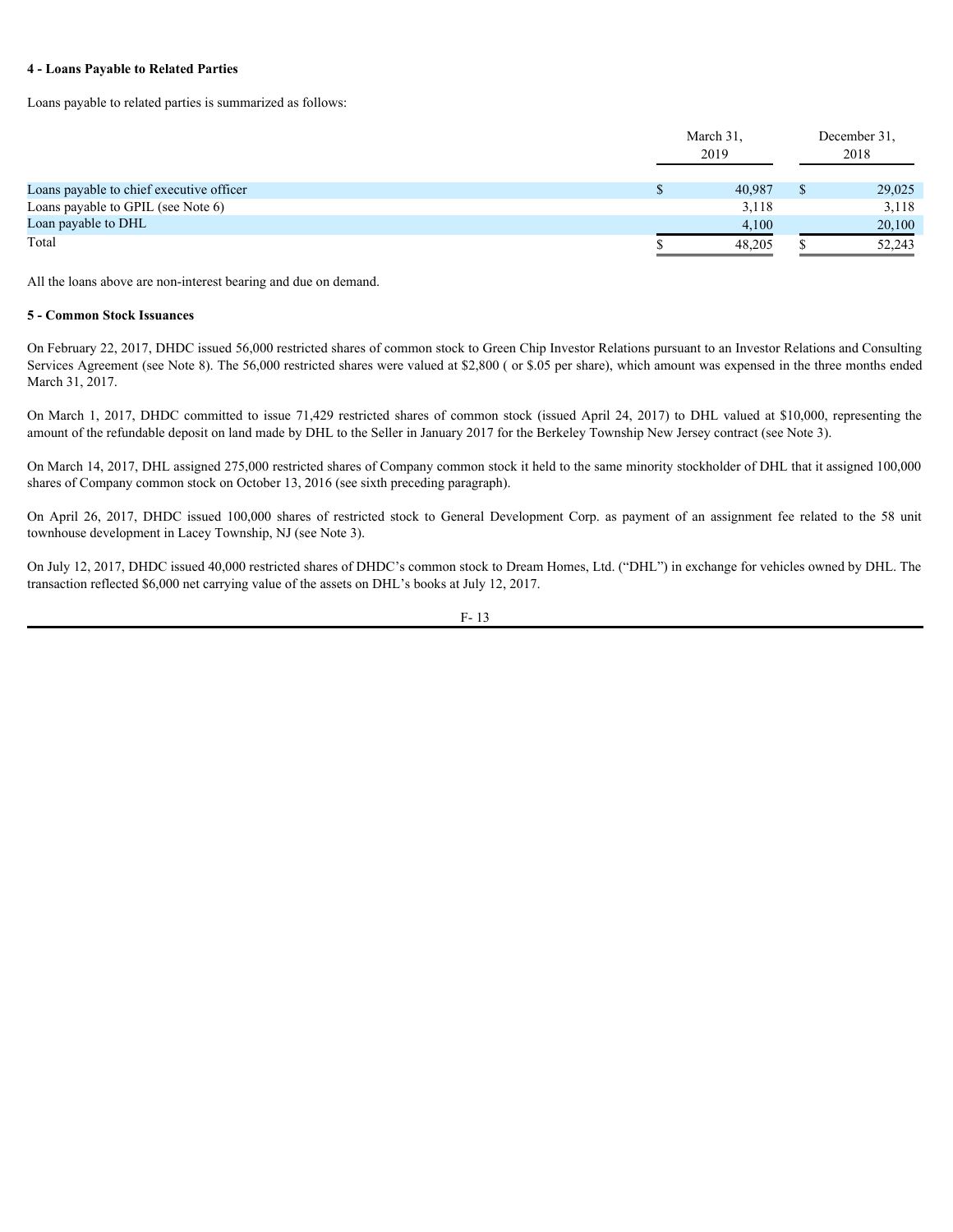On September 21, 2017, DHL assigned 25,000 restricted shares of Company common stock it held to the Secretary of both DHDC and DHL for services rendered to DHL. Accordingly, no stock-based compensation was recognized by DHDC.

On December 8, 2017, DHDC committed to issue 162,200 restricted shares of common stock to DHL valued at \$48,658 (DHL's historical cost of the assets being assigned), for the assignment of a contract to purchase property from DHL for the Lacey Township New Jersey contract (see Note 3).

On December 11, 2017, DHL assigned 100,000 restricted shares of Company common stock it held to the Company Securities Counsel of both DHDC and DHL in settlement of certain DHL accounts payable due him. Accordingly, no stock-based compensation was recognized by DHDC.

On December 27, 2017, DHDC committed to issue 12,500 restricted shares of DHDC's common stock for cash proceeds of \$ 5,000 at \$.40 per share per the Subscription Agreement.

On December 29, 2017, DHDC committed to issue 27,810 restricted shares of DHDC's common stock for settlement of \$ 11,124 accounts payable at \$.40 per share.

subscription agreement.

On September 21, 2017, DHL assigned 25,000 restricted shares of Company common stock it held to the Secretary of both DHDC and DHL for services rendered to DHL. Accordingly, no stock-based compensation was recognized by DH On February 9, 2018, DHL assigned 40,000 restricted shares of Company common stock it held to a minority stockholder of DHL. This minority stockholder of DHL had contributed \$10,000 out of approximately \$500,000 in a private placement of common stock of DHL in 2010. In addition, this minority stockholder of On September 21, 2017, DHL assigned 25,000 restricted shares of Company common stock it held to the Secretary of both DHDC and DHL for services readered to DHL convenient to a common stock of the stock of DHT valued at \$48 DHDC for this assignment of 40,000 shares. On September 21, 2017, DHL assigned 23,000 restricted shares of Company common stock it held to dis-Sected of DHL common stock DML is hold and the Common stock company in DHL common stock company in the company of the sou

On February 9, 2018, DHL assigned 25,000 restricted shares of Company common stock it held to the Secretary of both DHDC and DHL for accounting and administrative services rendered to DHL. Accordingly, no stock-based compensation was recognized by DHDC for this assignment of 25,000 shares.

On February 9, 2018, DHL assigned 25,000 restricted shares of Company common stock it held to a director of DHDC and service provider to DHL for legal services provided to DHL. Accordingly, no stock-based compensation was recognized by DHDC for this assignment of 25,000 shares.

Agreement.

## **6 – Income Taxes**

The provisions for (benefit from) income taxes differ from the amounts computed by applying the statutory United States Federal income tax rate (21% in 2018; 35% in 2017)to income (loss) before income taxes.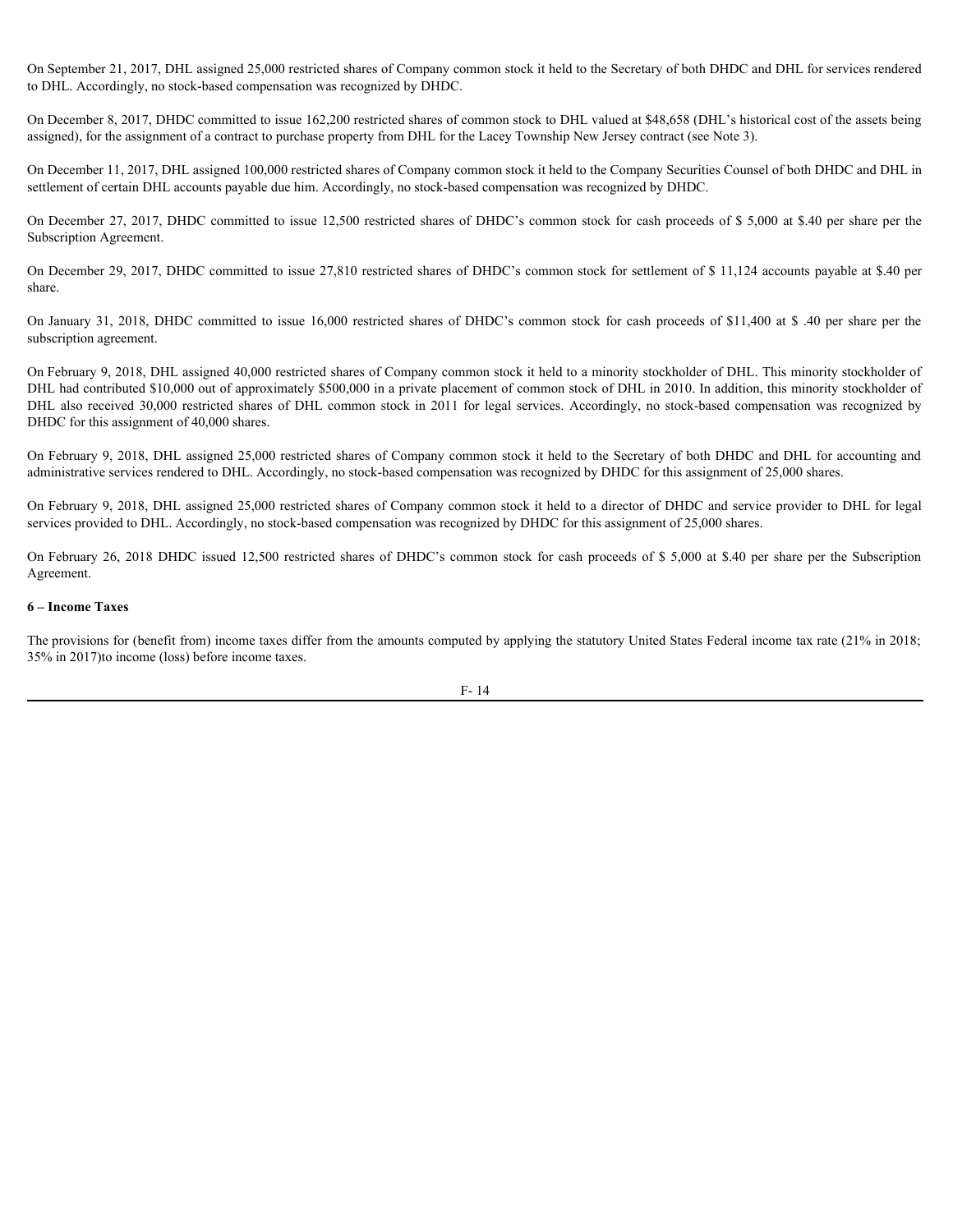The sources of the differences follow:

|                                                                                                                                                                                                                                                                                                                                                                          |               | Three months ended<br>March 31, 2019 | Three months ended | March 31, 2018 |
|--------------------------------------------------------------------------------------------------------------------------------------------------------------------------------------------------------------------------------------------------------------------------------------------------------------------------------------------------------------------------|---------------|--------------------------------------|--------------------|----------------|
| Expected tax (benefit)                                                                                                                                                                                                                                                                                                                                                   | $\mathcal{S}$ | (12,005)                             | $\mathbf S$        | (932)          |
| State income taxes, net of Federal benefit                                                                                                                                                                                                                                                                                                                               |               | (5,145)                              |                    | 1,921          |
| Non-deductible stock-based compensation                                                                                                                                                                                                                                                                                                                                  |               |                                      |                    | 7,137          |
| Provision for Federal income taxes at lower tax rate on taxable                                                                                                                                                                                                                                                                                                          |               |                                      |                    |                |
| income under \$50,000                                                                                                                                                                                                                                                                                                                                                    |               |                                      |                    |                |
| Change in valuation allowance                                                                                                                                                                                                                                                                                                                                            |               |                                      |                    |                |
| NOL carryforward affect                                                                                                                                                                                                                                                                                                                                                  |               | 17,150                               |                    |                |
| Provision for income taxes                                                                                                                                                                                                                                                                                                                                               |               | $\overline{a}$                       | $\mathbb{S}$       | 8,126          |
|                                                                                                                                                                                                                                                                                                                                                                          |               | March 31, 2019                       | December 31, 2018  |                |
| Deferred tax assets:                                                                                                                                                                                                                                                                                                                                                     |               |                                      |                    |                |
| Net operating loss carry forward<br>Valuation allowance                                                                                                                                                                                                                                                                                                                  | -S            | 17,150                               | - \$               |                |
| Net deferred tax asset                                                                                                                                                                                                                                                                                                                                                   |               | (17,150)                             | -S                 |                |
|                                                                                                                                                                                                                                                                                                                                                                          |               |                                      |                    |                |
| <b>7- Business Segments</b>                                                                                                                                                                                                                                                                                                                                              |               |                                      |                    |                |
| The company currently has one business segment which is residential construction, which is further divided into elevation/renovation, demolition and new home<br>construction and new single and multi-family home developments. The residential construction segment is operated through DHDC's wholly owned subsidiary<br>Dream Building, LLC (since August 19, 2016). |               |                                      |                    |                |
| 8- Commitments and Contingencies                                                                                                                                                                                                                                                                                                                                         |               |                                      |                    |                |
| <b>Construction Contracts</b>                                                                                                                                                                                                                                                                                                                                            |               |                                      |                    |                |
| As of March 31, 2019, Dream Building, LLC is committed under 16 construction contracts outstanding with home owners with contract prices totaling \$<br>3,631,330, which are being fulfilled in the ordinary course of business. None of these construction projects are expected to take significantly in excess of one year                                            |               |                                      |                    |                |
| to complete from commencement of construction. The Company has no significant commitments with material suppliers or subcontractors that involve any sums<br>of substance or, of long term duration at the date of issuance of these financial statements.                                                                                                               |               |                                      |                    |                |

|                                  | March 31, 2019           |  | December 31, 2018 |  |  |
|----------------------------------|--------------------------|--|-------------------|--|--|
| Deferred tax assets:             |                          |  |                   |  |  |
| Net operating loss carry forward | 17,150                   |  |                   |  |  |
| Valuation allowance              | (17, 150)                |  |                   |  |  |
| Net deferred tax asset           | $\overline{\phantom{0}}$ |  |                   |  |  |

# **7- Business Segments**

# **8- Commitments and Contingencies**

# Construction Contracts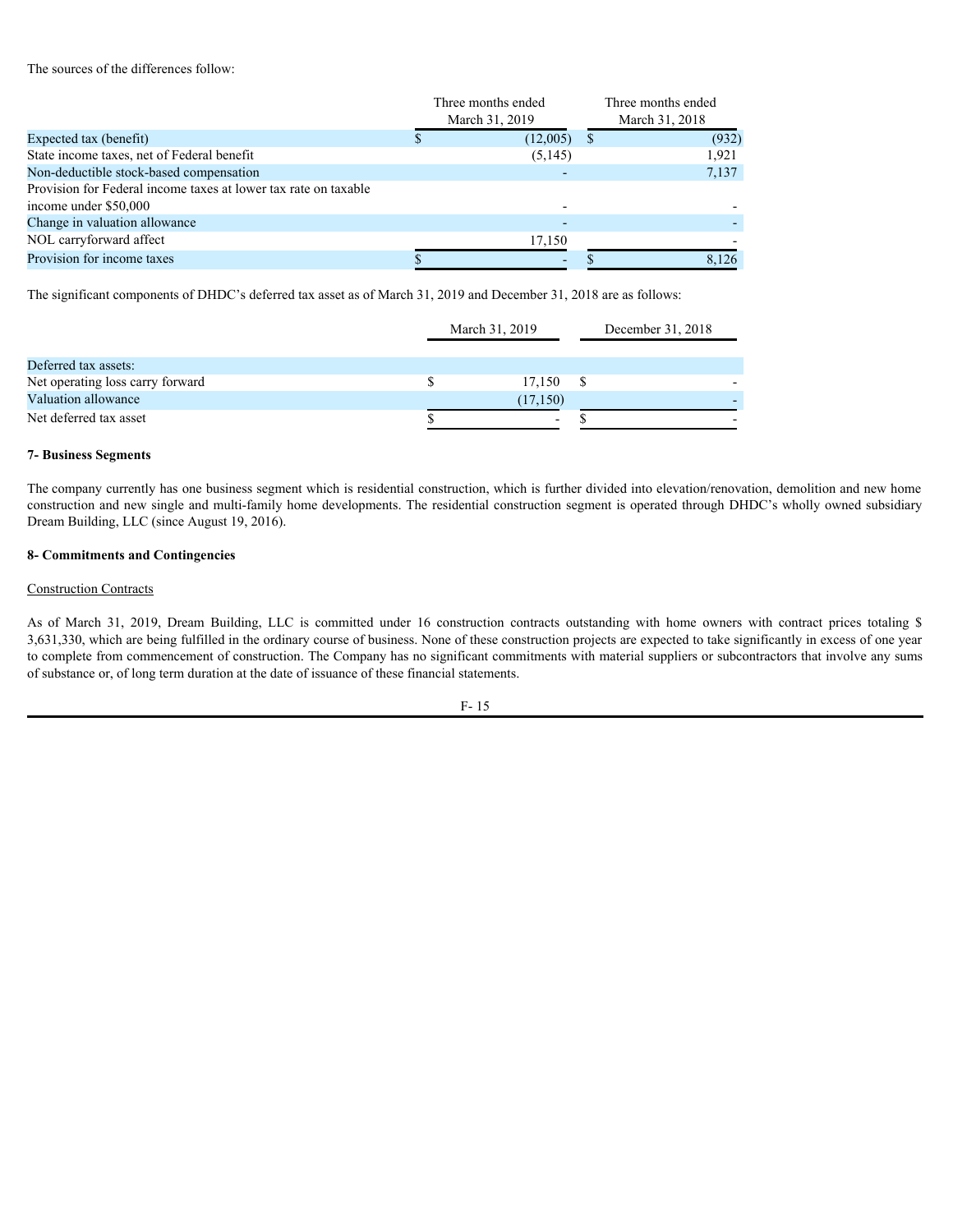# Employment Agreements

On May 8, 2017, DHDC executed an Employment Agreement with its newly appointed Sales Manager. The term of the agreement is from May 8, 2017 to May 8, 2019 and is renewable thereafter at 1 year intervals based on certain sales targets. The agreement provides for compensation based on sales.

For the three months ended March 31, 2019, sales commissions expense pursuant to this employment agreements was \$40,266.

#### Lease Agreement

On June 20, 2017, DHDC executed a lease for office and storage space located at 2109 Bridge Avenue, Point Pleasant, New Jersey. The term of the Lease is five years from June 20, 2017 to June 20, 2022 with two (2) five (5) year options to renew. The Lease provides for monthly rent commencing August 20, 2017 at Employment Agreements<br>
On May 8, 2017, DHDC executed an Employment Agreement with its newly appointed Sales Manager. The term of the agreement is from May 8, 2017 to May 8,<br>
2019 and is renewable thereafter at 1 year inter Assuming DHDC is current in all rent and other charges, DHDC has the option to cancel the Lease with 90 days written notice to Landlord.

For the three months ended March 31, 2019, rent expense under this lease agreement was \$6,600.

#### Investor Relations Agreement

On February 10, 2017, the Company entered into an Investor Relations and Consulting Services Agreement with an investor relations firm. The agreement expired on August 31, 2017 and provided for issuance of 56,000 restricted shares of common stock valued at \$2,800 to the investor relations firm (stock issued on February 22, 2017) and \$2,000 per month fees to be paid to the investor relations firm commencing March 2017.

For the three months ended March 31, 2019 and 2018, consulting fees expense under this agreement was \$0 and \$2,000, respectively.

## Line of Credit

On September 15, 2016, DHDC established a \$50,000 line of credit with General Development Corp., a non-bank lender. Advances under the line bear interest at a rate of 12% payable monthly and the outstanding principal is due and payable in 60 months. The line is secured by the personal guarantee of the Company's Chief Executive Officer. The agreement to fund automatically renews on a yearly basis as long as interest payments are current. To date, the Company has not received any advances under the line of credit.

#### Private Placement

On November 3, 2017, the Company released a Private Placement Memorandum, which consists of an equity and debt offering for up to \$5,000,000 in new capital. This capital will be utilized for acquisition and development of several of the properties the Company has under contract, as well as expansion into the Florida market. The offering is comprised of Units for sale as well as convertible debt. Each Unit is priced at \$.40 per common share and includes 1 warrant to purchase an additional share of common stock for \$.60 within 3 years of the date of Unit purchase. The convertible debt is offered at an 8% coupon, paid quarterly, has a maturity of 4 years and is convertible at \$.75 per share. The offering was scheduled to close on January 2, 2018 and was extended unchanged by the Company to September 2, 2018.

As of May 21,, 2018, the Company has sold a total of 68,810 units and received \$16,400 in cash (\$5,000 in December 2017 for 12,500 units, \$6,400 in January 2018 for 16,000 units and \$5000 in February 2018 for 12,500 units) and was granted a reduction in accounts payable from a lumber vendor of 11,124 for 27,810 units issuable to the vendor as of December 31, 2017.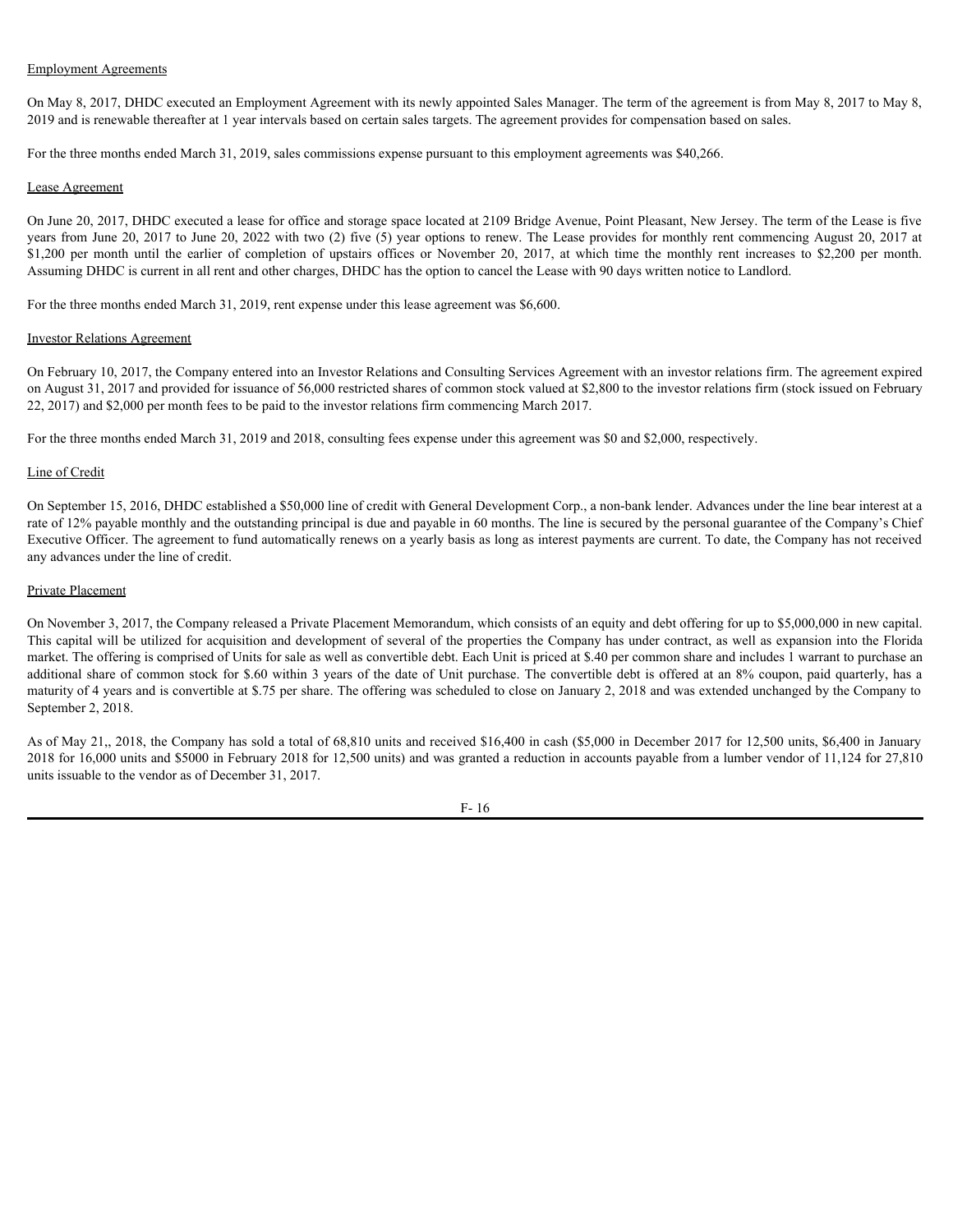### **9- Related Party Transactions**

# Dream Homes Ltd. Allocated payroll

The Company uses the services of Dream Homes Ltd. (DHL) personnel for its operations. For the three months ended March 31, 2019 and 2018, selling, general and administrative expenses include \$70,152 and \$120,217, respectively incurred for the Company's estimated share of DHL's gross payroll and payroll taxes for the 2018 amount includes \$17,500 salary paid to the Company's Chief Executive Officer and \$14,400 salary paid to the Company's Secretary and VP of Human Resources.

# Office Space

The Company has occupied office space located in Forked River, New Jersey which is owned by an affiliated company. Commencing April 2017, the Company has paid DHL monthly rent of \$2,000 (\$6,000 total for the three months ended March 31, 2019) for this office space.

#### **10- Stock Warrants**

On July 12, 2017, DHDC issued 750,000 stock warrants to various members of Dream Homes & Development Corporation's executive team (including 500,000 to the Company's Chief Executive Officer, 100,000 to the Company's Secretary, and a total of 60,000 to the Company's two other directors and 50,000 to a nonexecutive DHL project manager employee). These Warrants entitle the holder to purchase shares of Dream Homes & Development Corporation at \$0.30 per share through July 20, 2020. These warrants vest to the Holder on a semi-annual basis over a 36-month period contingent upon Holder's continued association with the Company. The \$407,850 total fair value (calculated using the Black Scholes option pricing model and the following assumptions: (1) stock price of \$0.60, (2) exercise price of \$0.30, (3) dividend yield of 0%, (4) risk-free interest rate of 1.53%, (5) expected volatility of 171%, and (6) term of 3 years) of the 750,000 warrants is being expensed evenly over the 3 years requisite service period of the individuals that were granted these warrants commencing in July 2017. For the three months ended March 31, 2018, stock-based compensation attributable to the warrants was \$ 33,988 using the above Black Scholes option pricing model. 9. Related Party Transactions<br>
Dream Homes Lat. Allocated partial<br>
The Company is an discussion of Decay II (ND) and (ND) presented for the signatures. For fits these members of Mathematical explored and Solvey and the Com

Included within the 750,000 warrants described in the preceding paragraph are 20,000 warrants issued to the Company's Vice President of Business Development preceding paragraph are 20,000 warrants issued to the Company's Sales Manager that are not covered by the Employment Agreement dated May 8, 2017 described in Note 8.

In addition to the 750,000 warrants issued on July 12, 2017 per above, the company issued a total of 68,810 warrants in connection with the Private Placement described above in Note 8. The warrants are exercisable into common stock at an exercise price of \$ .60 per share for a period of 3 years commencing from the respective issuance dates of these warrants.

## **11- Subsequent Events**

On May 8, 2019, the Company issued 58,000 shares of restricted common shares to two individuals for consulting services.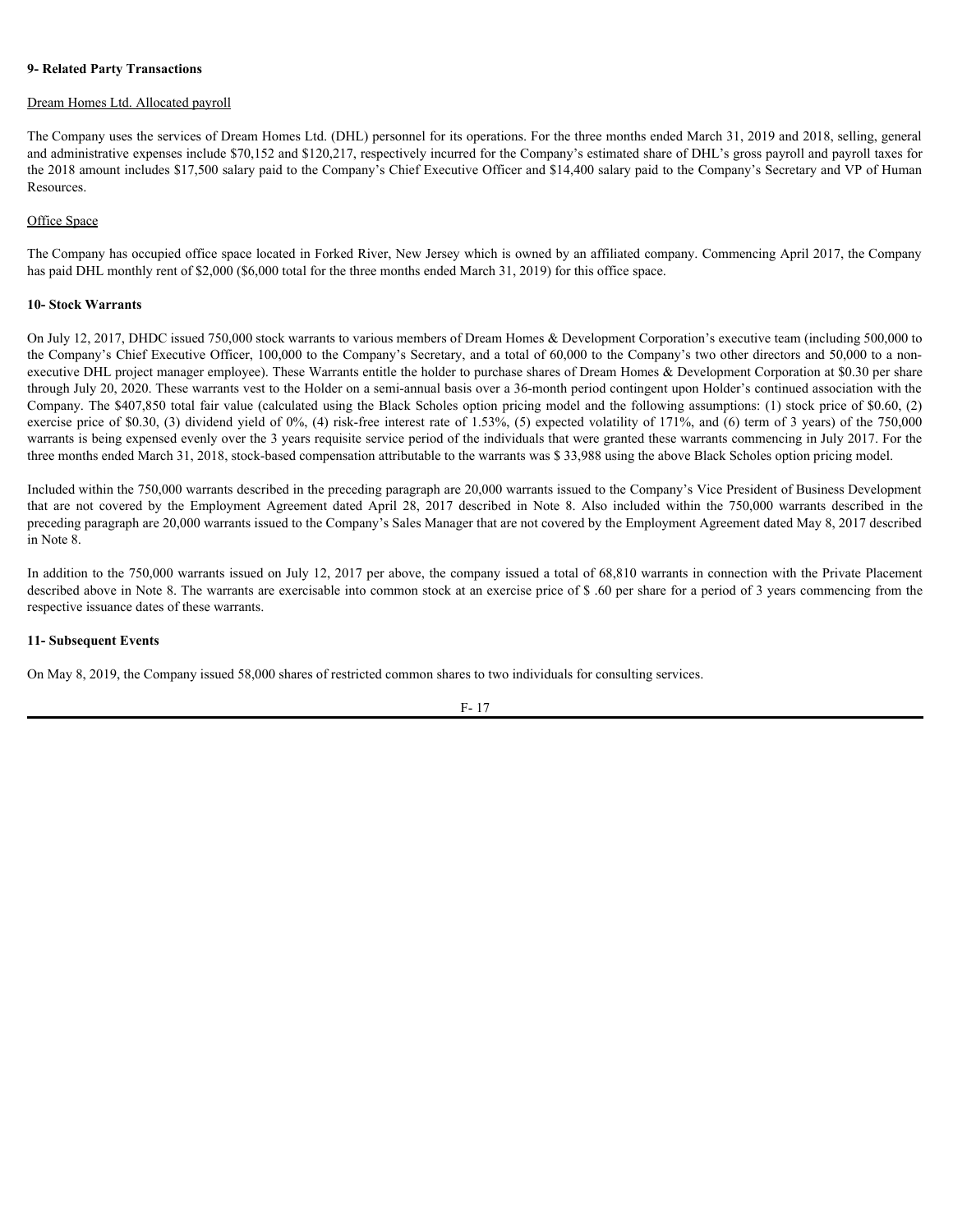# **12- Receivable from Arbitration and settlement of in process customer construction contract in dispute and related losses recognized and recorded by the Company**

The Company began work on a construction contract in the amount of \$307,000 in August 2016. Through September 30, 2017, the Company billed the customer a total of \$219,565, collected a total of \$130,247 from the customer, and accordingly had a balance due from the customer of \$89,318 at September 30, 2017. When the customer refused to pay the \$89,318 balance, the Company ceased working on the contract in July 2017, filed a request for arbitration on October 3, 2017, and filed a Construction Lien Claim on October 18, 2017. On March 6, 2018, the American Arbitration Association awarded the Company \$75,000 in connection with its claim. To date the Company has not yet collected the \$75,000 owing to it under the arbitration award. Based upon advice of Company Counsel it still has further legal actions available to it to ultimately facilitate payment from the customer of the \$75,000 in the contract dispute. Accordingly, at December 31, 2017 the Company has recognized a loss of \$14,318 on the write-down of accounts receivable from this customer which has been reflected as a reduction in revenue from construction contracts and gross profit for the year ended December 31, 2017. 12- Receivable from Arbitration and settlement of in process customer construction contract in dispute and related losses recognized and recorded by the Company<br>
The Company began work on a construction contract in the am

representing the difference between the amount billed to the customer of \$219,565 and costs and estimated earnings of \$267,984 through December 31, 2017. Accordingly, at December 31, 2017 the Company has also recognized a loss of \$48,419 on the write-down of the "Costs and estimated earnings in excess of billings" asset attributable to this disputed customer contract, which has been reflected as a reduction in revenue from construction contracts and gross profit for the year ended December 31, 2017. Over the life of this contract the Company recognized a cumulative gross profit of \$17,658 through December 31, 2017, which is net of a negative gross profit of (\$9,012) for the year ended December 31, 2017, based upon the write-down of \$14,318 described in the preceding paragraph and the \$48,419 write-down described in this paragraph, which aggregate to \$62,732.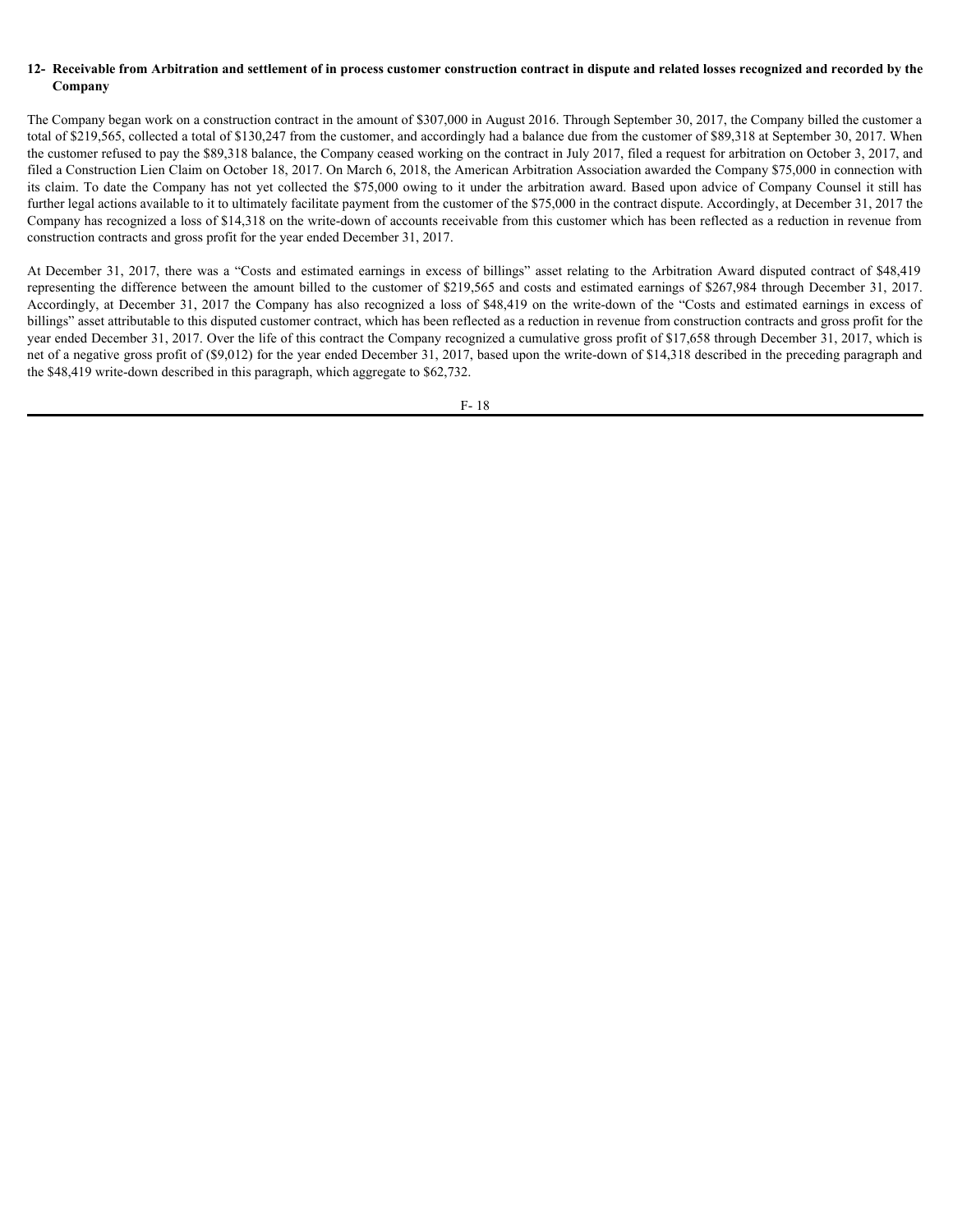#### <span id="page-18-0"></span>**ITEM 2. Management's Discussion and Analysis of Financial Condition and Results of Operations.**

**Management's Discussion and Analysis of Financial Condition and Results of Operations.**<br>This Quarterly Report on Form 10-Q and other written reports and oral statements made from time to time by the Company may contain so "forward-looking statements," all of which are subject to risks and uncertainties. One can identify these forward-looking statements by their use of words such as TTEM 2. Management's Discussion and Analysis of Financial Condition and Results of Operations.<br>
This Quarterly Report on Form 10-Q and other written reports and oral statements made from time to time by the Company may con comparable terminology. One can identify them by the fact that they do not relate strictly to historical or current facts. These statements are likely to address the Company's growth strategy, financial results and product and development programs. One must carefully consider any such statement and should understand that many factors could cause actual results to differ from the Company's forward-looking statements. These factors include inaccurate assumptions and a broad variety of other risks and uncertainties, including some that are known and some that are not. No forward-looking statement can be guaranteed and actual future results may vary materially. The Company does not assume the obligation to update any forward-looking statement. One should carefully evaluate such statements in light of factors described in the Company's filings with the SEC, especially the Company's Annual Report on Form 10-K and the Company's Quarterly Reports on Form 10-Q. In various filings the Company has identified important factors that could cause actual results to differ from expected or historic results. One should understand that it is not possible to predict or identify all such factors. Consequently, the reader should not consider any such list to be a complete list of all potential risks or uncertainties. TTEM 2. Management's Discussion and Analysis of Financial Condition and Results of Operations.<br>
The Quartery Report on Form 10-Q and other written reports and oral statements made from time to time by the Company razy con **ITEM 2. Management's Discussion and Analysis of Financial Condition and Results of Operations.**<br>
This Quartely Report on Form 10-Q and other written reports and one datements made from time to time by the Company may con

#### **Use of Terms**

Corporation (DHDC),

19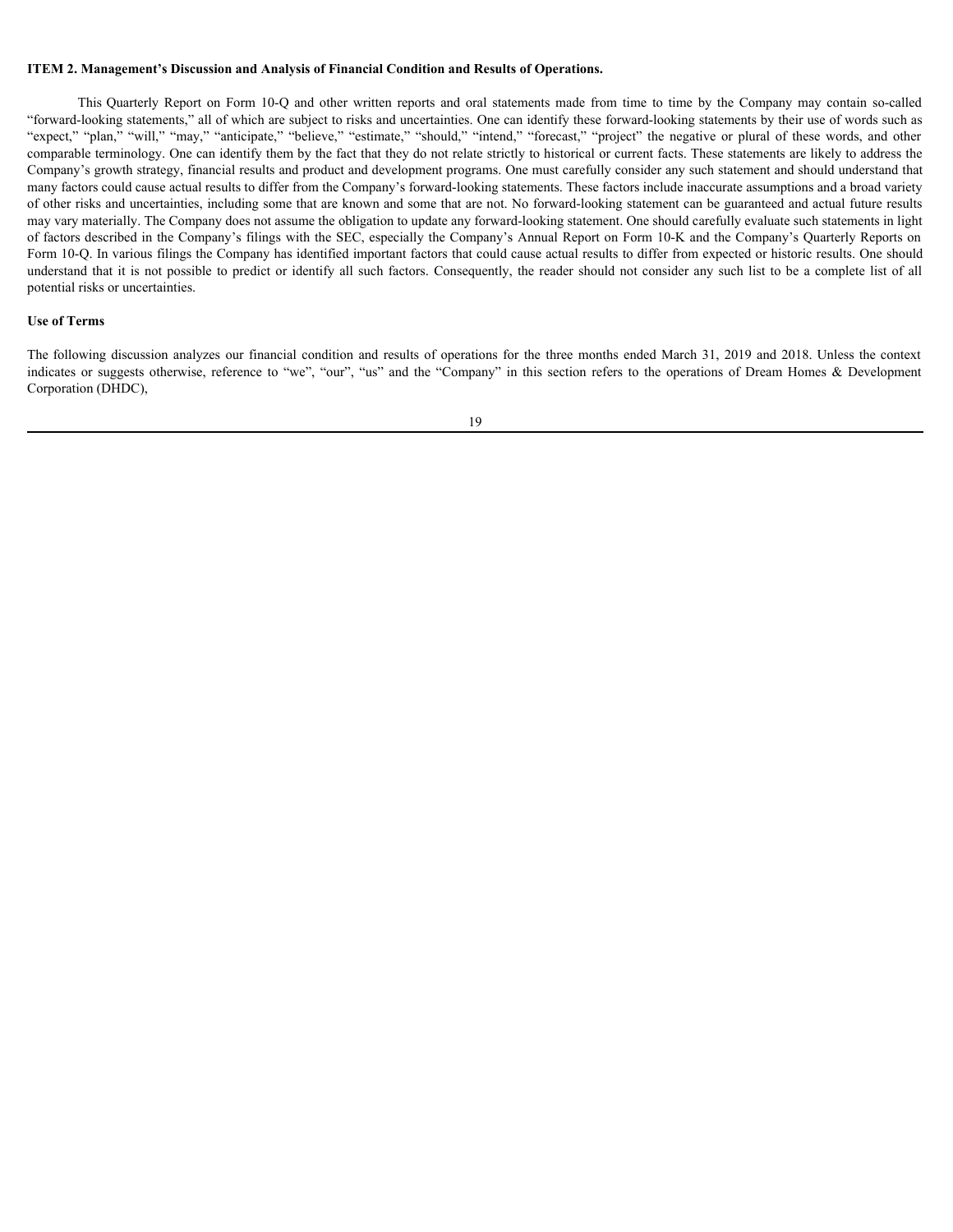# **PLAN OF OPERATION**

#### **Overview Overview** *Overview*

Building on a history of over 1,500 new homes built, the management of Dream Homes & Development Corporation has positioned the company to emerge as a rapidly growing regional developer of new single-family subdivisions as well as a leader in coastal construction, elevation and mitigation. In the six years that have passed since Superstorm Sandy flooded over 30,000 owner-occupied homes, Dream Homes has helped hundreds of homeowners to rebuild or raise their homes to **CONSTRIGUS EXECT TO THE COMPOVER CONSTRIGUS CONSTRIGUS DESCRIPTION**<br>
Building on a history of over 1,500 new homes built, the management of Dream Homes & Development Corporation has positioned the company to emerge as a<br> involved with coastal construction in Flood Hazard Areas, Dream Homes has excelled. As many of our competitors have failed, Dream Homes has developed a reputation as the region's most trusted builder and has even become known as the "rescue" builder for homeowners whose projects have been abandoned by others. Due to the damage caused by the storm, as well as the material changes in the FEMA flood maps which now require over 30,000 homeowners along the New Jersey coastline to elevate their homes, Dream Homes is positioned to capitalize on this opportunity for substantial revenue growth. **PLAN OF OPERATION**<br> **PLAN OF OPERATION**<br> **Physiology** of over 1,500 new homes built, the management of Dicam Homes & Development Corporation has positioned the company to emerge as a<br>propolation second second production Overview<br>
Overview<br>
Dualising on a lastory of over 1,500 new house bail, the annaposed of Dican House & Development Coperation in positioned to company to energy<br>equality of the marge parcel and position over 20:00 over a Building on a bistory of over 1.500 new bornes built, the management of Drasm Horizon & Development Corporation has painting in the system and the painting in the system of the system and the system and the system and the

Management recognized that the effects of Super Storm Sandy, which occurred on 10/29/12, would be far reaching and cause an almost unlimited demand for construction services, as well as specific construction information. Due to the damage caused by the storm, as well as the material changes in the FEMA flood maps which now require over 30,000 homeowners along the New Jersey coastline to elevate their homes, management feels that focusing on the construction field will continue to provide a stable revenue stream for the company.

In addition to the New Jersey market, the Company, through its Dream Building LLC subsidiary, has become licensed in Florida to pursue recent opportunities for primarily in the southwest portion of the state, between Naples and Cape Coral.

Dream Building LLC. operates as a wholly owned subsidiary of Dream Homes and Development Corporation and continues to pursue opportunities in the real estate field, specifically in new home construction, home elevations and renovations. The amount of these projects currently under contract as of March 31, 2019 is \$3,631,330.

In addition to the above projects, which are in process, Dream Building LLC has also estimated an additional \$5,300,000 worth of residential construction projects and added over 200 active prospects to its data base. All of these prospects are prime candidates for educational videos and short books on specific construction and rebuilding topics, as well as candidates for rebuilding projects to be built under the Dream Building LLC division.

In addition to the projects which the Company currently has under contract for elevation, renovation, new construction and development, there are a number of opportunities for development and construction potential on the order of an additional 400 - 800 lots and/or residential units to be developed and built within an \$50,000,000 in earnings to the Company. Mangement receptred but he clients of Signes Now Theoly onknow commit in 02512 would be for each me mainly ambed to the approximate the commissues of the format and the provision for the Board Commissues (Note that the Boa

#### **Properties currently under contract to purchase and in the development stage**

Dream Homes is in contract and under development for a parcel which will yield 58 new townhomes in the Ocean County NJ area. This acquisition was made for common stock and occurred in the 4th quarter of 2016. This property is currently in the approval process. This development project is scheduled to begin in 2019 and is projected to add approximately \$13,000,000 to the Company's gross sales, through its Dream Building LLC division.

The Company has received preliminary CAFRA approval for the 58-unit townhouse development. A planning board hearing for preliminary and final site plan and Currently, the property is subject to an application with the state planning commission to be designated as a CAFRA Town Center property, which will enable greater density. As such the planning board has agreed to reschedule the hearing pending passage of this planning zone by New Jersey.

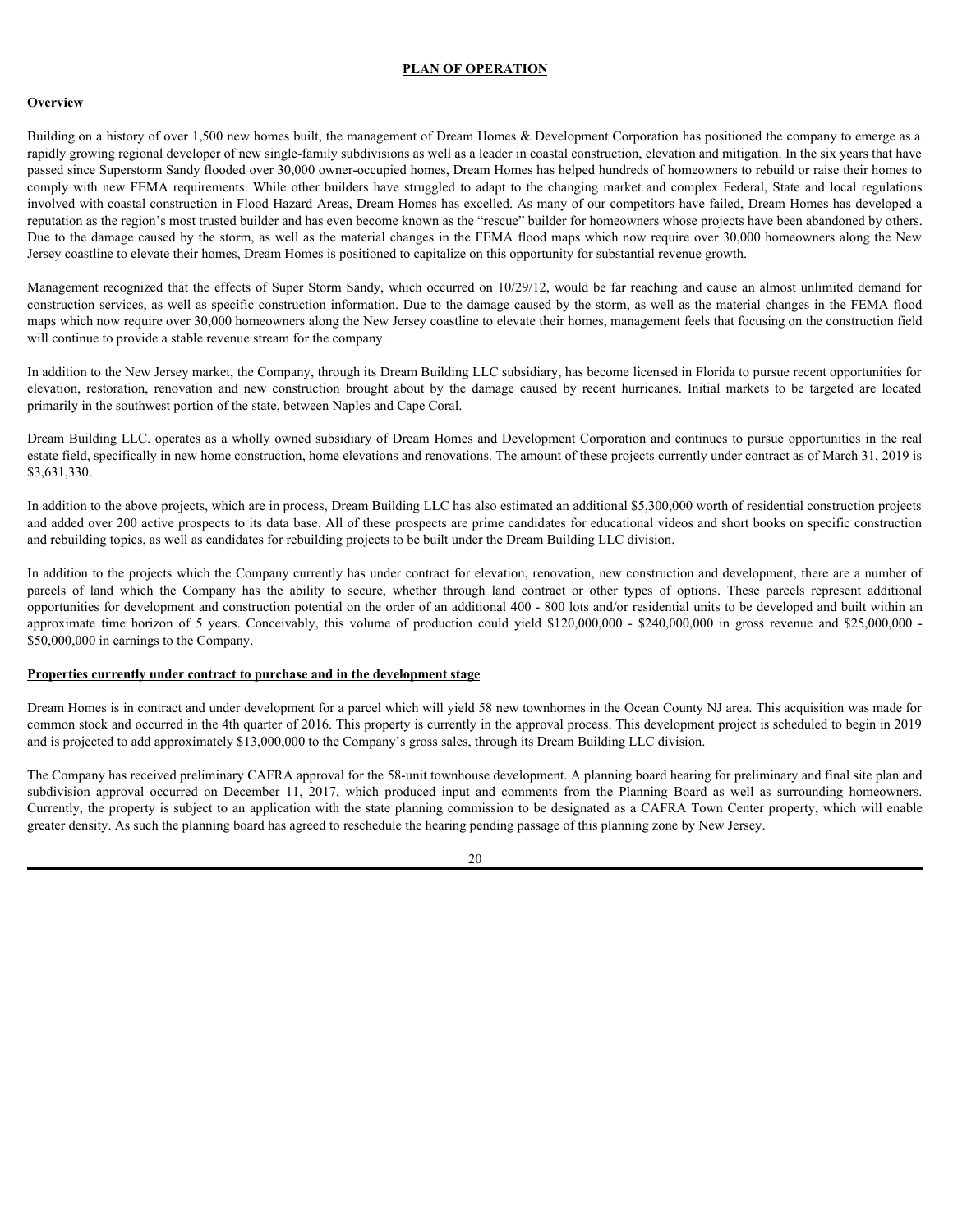development project is scheduled to begin in 2019 and is projected to add approximately \$4,500,000 to the Company's gross sales, through its Dream Building LLC division.

The Company is in contract and in the approval process for a 7-acre tract in central Ocean County, New Jersey, which will yield 13 single-family lots. This development project is scheduled to begin in 2019 and is projected Dream submitted a use variance application to the Board of Adjustment for approval for 13 single family lots, which are fully improved. This application was deemed complete by the town engineer and was head on April 11, 2018. The zoning board refused to rule on the application, and instructed the company to make The Company is in contract and in the approval process for a 7-acre tract in central Ocean County, New Jersey, which will yield 13 single-family lots. This development roject is scheduled to begin in 2019 and is projected The Company is in contract and in the approval process for a 7-acre tract in central Ocean County, New Jersey, which will yield 13 single-family lots. This development project is scheduled to begin in 2019 and is projected development are projected to be in the \$4 million-dollar range. The Company is in contract and in the approval process for a <sup>7</sup>-acre tract in central Ocean County, New Jersey, which will yield 13 single-family lots. This development project is scheduled to begin in 2019 and is projec

The Company has signed a letter of intent and a contract will be signed to acquire the rights to a purchase contract via contract assignment for 48 waterfront townhomes with boat slips in Lacey, NJ. The project is currently in the approval process and significant engineering, environmental, traffic and architectural work has been completed. The property is partially improved with all boat slips built. It has a retail value of \$21 million and is expected to start in 2019.

elevation and renovation, which is expected to cost an additional \$125,000.

It is the Company's intention to renovate and sell the property. The property is expected to sell to a 3<sup>rd</sup> party purchasers for approximately \$350,000.

On May 1, 2018, the Company signed a contract to purchase 2 single family homes in Berkeley Township, NJ for \$145,000. Both homes require renovation, which is expected to cost an additional \$50,000 per home. It is the Company's intention to renovate and either sell the properties, or hold them for rental. The properties are expected to sell to 3<sup>rd</sup> party purchasers for \$200,000 - \$225,000 for each home.

On May 11, 2018, the Company received back a signed letter of intent to purchase 2.3 acres of property in Berkeley Township, NJ. The property was previously approved for 12 duplex residential units. A contract is currently pending on this property. The proposed purchase price is \$370,000.

#### **Properties in discussion with signed letters of intent, not in contract**

A revised 3<sup>rd</sup> letter of intent (LOI) has just been offered to acquire 70 townhouse lots in Ocean County, NJ and it is Management's opinion that this property is moving forward to contract.. This property is approved and unimproved. The project is slated to begin in the middle of 2018 and has a retail value of \$17 million.

A signed LOI has been offered to build 80 single family lots in Mickleton, NJ to begin early to middle 2018 with a retail value of \$50 million This property is approved and partially improved.

A letter of intent (LOI) has just been offered to acquire property to develop 15 single family homes in central Ocean County, NJ and it is Management's opinion that this property is moving forward to contract. This property is unapproved and unimproved. The project is slated to begin in late of 2018 and has a retail value of \$6 million.

A 2<sup>nd</sup> signed letter of intent has been offered to acquire property to develop 80 condominium units in an existing commercial plaza in central Ocean County, NJ.<br>This property has been in discussion since September of 2017 elevative in the between the interaction interaction and the signal to happening the rights to a periodic computer information interaction to the been computed. The property is property in property in property in the septe Management's opinion that this property is moving forward to contract. This property, which is a pad site within an existing mixed-use commercial complex, is improved. The project is slated to begin in late summer of 2019 and has a retail value of \$16 million.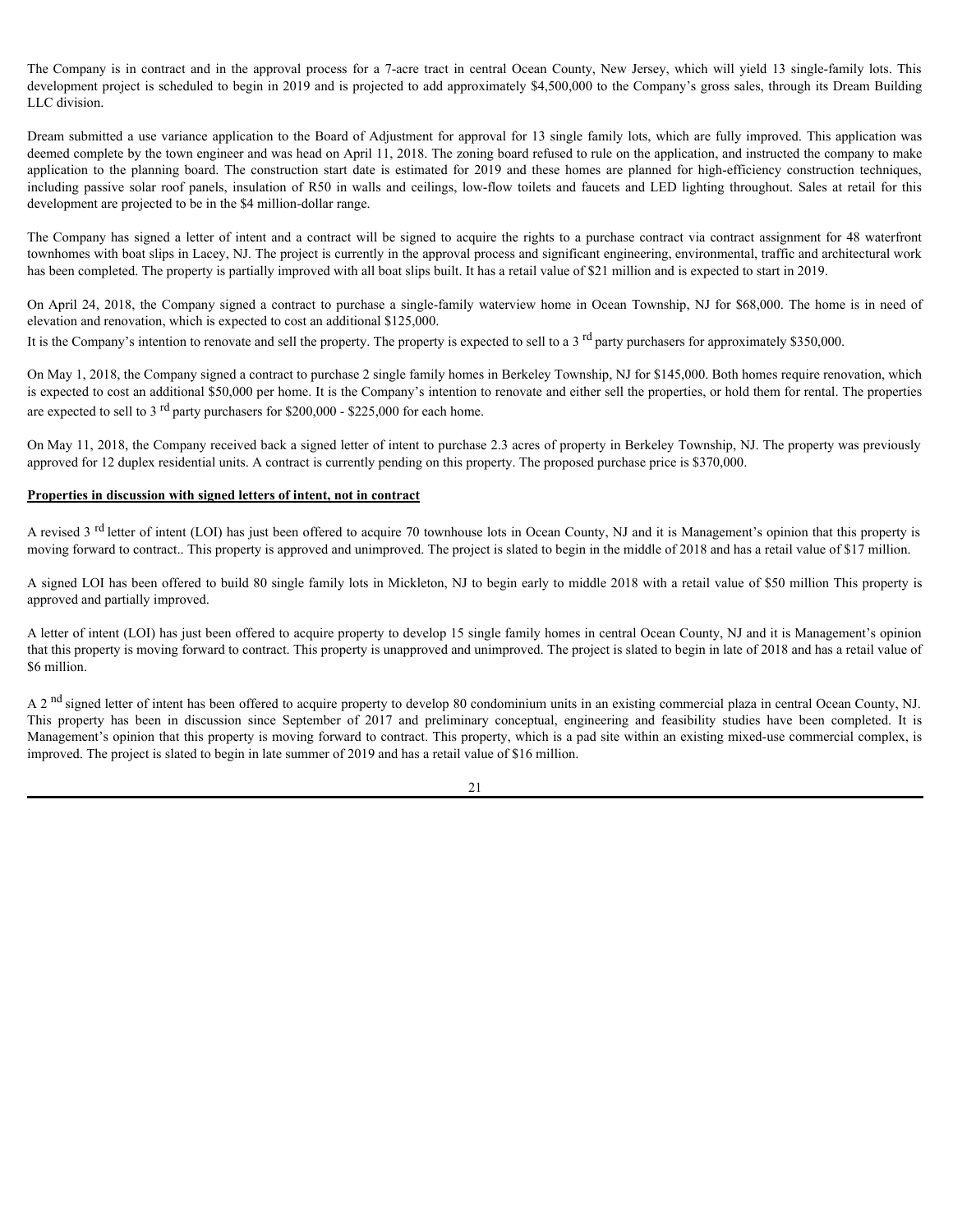Discussions have been occurring since December of 2017 and a signed letter of intent has been offered to acquire property to develop 102 townhome units in southern Ocean County, NJ. This property was originally in contract and under development by the Company's management team during the 2006-2009 period, at which time the project was not finalized due to the financial crisis of 2009. As such, a large amount of engineering, environmental, traffic and architectural work has been completed. It is Management's opinion that this property is moving forward to contract. This property is not fully approved and is unimproved. The project is slated to begin in late summer of 2019 and has a retail value of \$23 million. Discussions have been occurring since December of 2017 and a signad letter of intent las been offsered to acquire property to develop 102 townhome units in southern Ocean County, VJJ. This property was originally in contr Discussions have been occurring since December of 2017 and a signed letter of intenti has bear offered to acquire property to develop 102 townhome units in southern theorem from contract Minister of contract signed in the Discussions have been eccuring since December of 2017 and a signed letter of intent has been different one capacity and incompany and signed intent of company and any amazon of equiversity in company and analogo and this Discussions have been occurring since December of 2017 and a signed letter of intert has been controlled social controlled the controlled intertion (National Controlled Controlled Controlled The company is another control

On May 3, 2018, the Company submitted a signed letter of intent to purchase 5.5 acres of property in Gloucester County, which is currently approved for an 108 unit apartment complex. in the amount of \$1,080,000. The Company has received verbal agreement and expect a signed contract and estimate prior to May 25, 2018.

On May 17, 2018, the Company submitted a signed contract to purchase a 700 KW property to be developed as a solar farm in Glassboro, NJ. The purchase price is \$700,000 and the contract is subject to obtaining funding for the solar array as well as a portion of the purchase price. There is also a PPA (power production agreement) in place with a nursing home adjacent to the property, to purchase the entire electrical output for the next 20 years.

These 6 new developments with offered, signed letters of intent, as well as the four developments that we have under contract and in development represent over elevation/renovation division of the business. Management is very positive about these new developments, as well as the cutting-edge construction technologies being employed to create healthier, safer, more energy efficient homes.

Dream Homes has experienced solid growth in both the new home and elevation divisions, as well as strong additions to our personnel infrastructure, which are increased client selections throughout our entire region.

contracts. Referrals about Dream Homes are also being generated from many industry professionals, such as architects, engineers and attorneys, who've either had clients with abandoned projects or simply want to retain Dream due to superior performance and reliability.

The phrase 'The Region's Most Trusted Builder' accurately describes the company, and is becoming increasingly well known to homeowners in need of elevation & renovation work. The management team has never failed to complete a project in over 24 years in the industry.

The Company's business model over the last year has been focused on increasing the new home and new development portion of our business, until it represents which the the projects is an unit finite of the former derivated eristor. This process compute the member of the company constraint, much and actual the member of the current of the strength and actual the property is not elevation/renovation work. The Company has enjoyed steady growth in the renovation/elevation portion of the company and anticipates that by year end 2018 each part of the company (new homes and elevation work) will represent 50% of total revenue. By mid-year 2019, new home construction and development should represent over 70% of revenue.

mine complex in the amount of \$1,080.000. The Company be necessed worth deprecent in expect steps of ordinary and the company into the company in the formula and the steady entirely and the company into the formula and th number of homes affected by Storm Sandy that will need to be raised or demolished and rebuilt is in excess of 30,000 homes, of which less than 10,000 have been rebuilt. This remaining combined market for new construction and elevation projects in the Company's market area is estimated to be in the range of \$3.4 billion dollars. The company anticipates being able to efficiently address 5% - 10% of this market. Dream Homes' potential operations include the development and sale of a variety of residential communities, including construction of semi-custom homes, entry-level and first time move-up single-family and multi-family homes.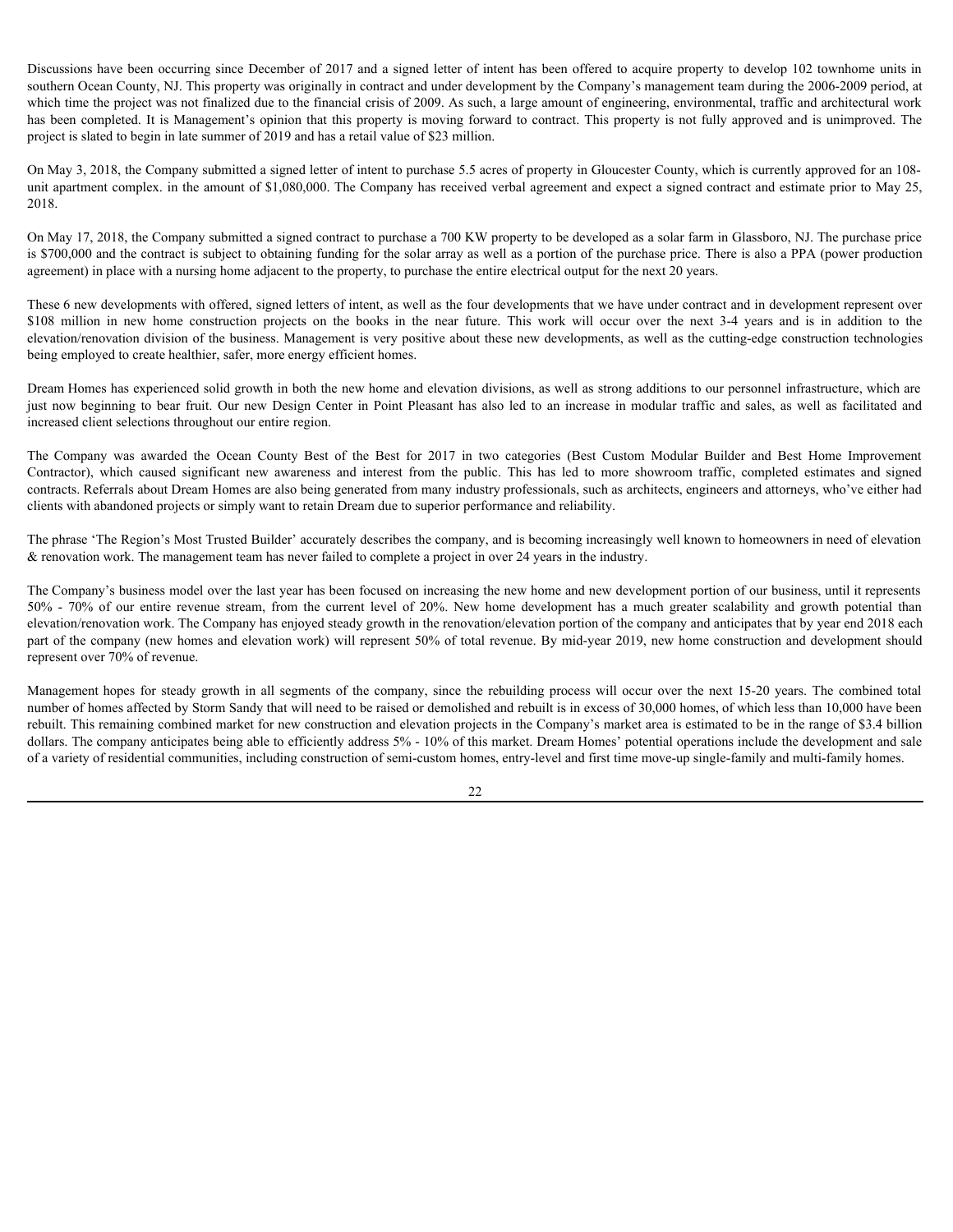Among the Company's other assets that are currently held, are the rights to operate the educational construction seminar known as "Dream Homes Nearly Famous Rebuilding Seminar", as well as the informational blog known as the "Dream Homes Rebuilding Blog."

seminar has been presented steadily since early 2013, and is designed to educate and assist homeowners in deciphering the confusion about planning and executing complex residential construction projects.

Among the Company's other assets that are currently held, are the rights to operate the educational construction seminar known as "Dream Homes Nearly Famous Rebuilding Seminar", as well as the informational blog known as t Due to the opportunities afforded by the market conditions, Dream Homes and Development Corporation as well as Dream Building LLC, which operates as a wholly owned subsidiary of Dream, will continue to pursue opportunities in the construction and real estate field, specifically in new home construction, home elevations and renovations.

# **RESULTS OF OPERATIONS – DREAM HOMES & DEVELOPMENT CORPORATION**

The summary below should be referenced in connection with a review of the following discussion of our results of operations for the three months ended March 31, 2019 and 2018.

# **STATEMENTS OF OPERATIONS Unaudited**

|                                                                                              | Three months ended<br>March 31, 2019 |            | Three months ended<br>March 31, 2018 |            |
|----------------------------------------------------------------------------------------------|--------------------------------------|------------|--------------------------------------|------------|
| Revenue:                                                                                     |                                      |            |                                      |            |
| Construction contracts                                                                       | $\mathcal{S}$                        | 775,599    | \$                                   | 575,560    |
| Total revenue                                                                                |                                      | 775,599    |                                      | 575,560    |
| Cost of construction contracts                                                               |                                      | 565,191    |                                      | 364,212    |
| Gross profit                                                                                 |                                      | 210,408    |                                      | 211,348    |
| <b>Operating Expenses:</b>                                                                   |                                      |            |                                      |            |
| Selling, general and administrative, including stock based compensation of \$0 and \$33,988, |                                      |            |                                      |            |
| respectively                                                                                 |                                      | 264,643    |                                      | 214,559    |
| Depreciation expense                                                                         |                                      | 1,462      |                                      | 1,228      |
| Total operating expenses                                                                     |                                      | 266,105    |                                      | 215,787    |
| (Loss) from operations                                                                       |                                      | (55,697)   |                                      | (4, 439)   |
| Other expenses (income):                                                                     |                                      |            |                                      |            |
| Interest expense                                                                             |                                      | 1,470      |                                      |            |
| Consulting fee income                                                                        |                                      |            |                                      |            |
| Total other expenses (income)                                                                |                                      | 1,470      |                                      |            |
| Net (loss) before income taxes                                                               |                                      | (57, 167)  |                                      | (4, 439)   |
| Provision for income tax expense                                                             |                                      |            |                                      | 8,126      |
| Net (loss)                                                                                   |                                      | (57,167)   | S                                    | (12, 565)  |
|                                                                                              |                                      |            |                                      |            |
| Basic and diluted (loss) per common share                                                    | \$                                   | (.00)      | $\mathbb{S}$                         | (.00)      |
| Weighted average common shares outstanding-basic and diluted                                 |                                      | 24,200,993 |                                      | 24,000,963 |
| 23                                                                                           |                                      |            |                                      |            |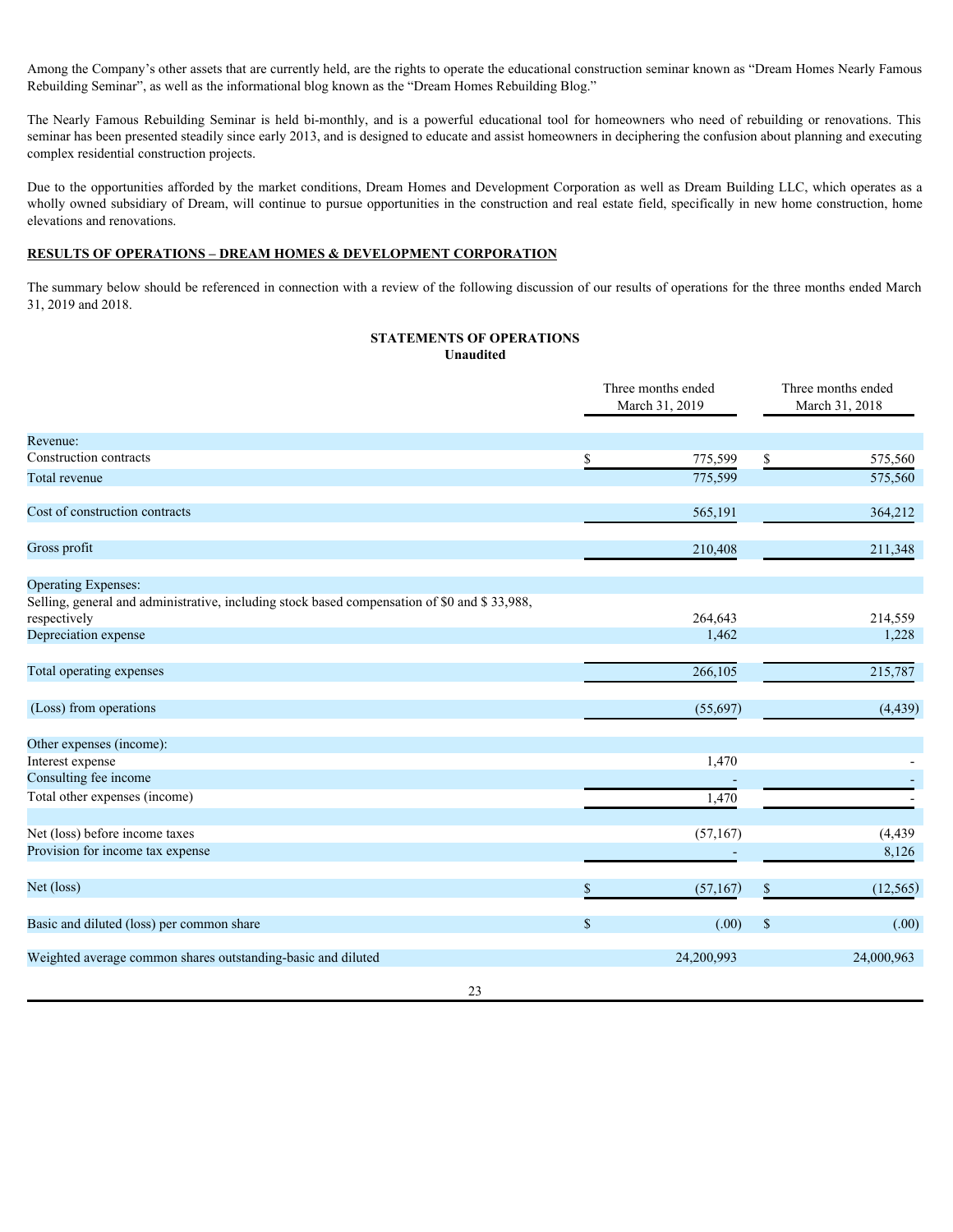# **Results of Operations - Comparison for the three months ended March 31, 2019 and 2018.**

## *Revenues*

For the three months ended March 31, 2019 and 2018, revenues were \$775,599 and \$575,560 respectively. The increase in revenue of \$200,039, was due to new contracts.

# *Cost of Sales*

**Reventes**<br>For the three months ended March 31, 2019 and 2018, revenues were \$775,599 and \$575,560 respectively. The increase in revenue of \$200,039, was due to new<br>contracts.<br>Cost of Sales<br>For the three months ended March \$200,979 was due mainly to increased production.

#### *Operating Expenses*

Operating expenses increased \$50,318 from \$215,787 in 2018 to \$266,105 in 2019. The increase is mainly attributable to sales commissions of \$40,587.

#### **Liquidity and Capital Resources**

Reventes<br> *Revenues*<br> *Revenues*<br>
For the three months ended March 31, 2019 and 2018, revenues were \$775,599 and \$575,560 respectively. The increase in revenue of \$200,039, was due to new<br>
contracts.<br>
Cont of Sates<br>
Cont o **Reventes**<br>**Reventes**<br>**Reventes**<br>**Reventes**<br>For the three months ended March 31, 2019 and 2018, revenues were \$775,500 and \$575,560 respectively. The increase in revenue of \$200,039, was due to new<br>Contracts.<br>For the fluce respectively. As of March 31, 2019 and December 31, 2018, the total stockholders' equity was \$256,873 and \$314,040, respectively. We may seek additional capital to fund potential costs associated with expansion and/or acquisitions.

#### *Inflation*

The impact of inflation on the costs of our company, and the ability to pass on cost increases to its subscribers over time is dependent upon market conditions. We are not aware of any inflationary pressures that have had any significant impact on our operations since inception, and we do not anticipate that inflationary factors will have a significant impact on future operations.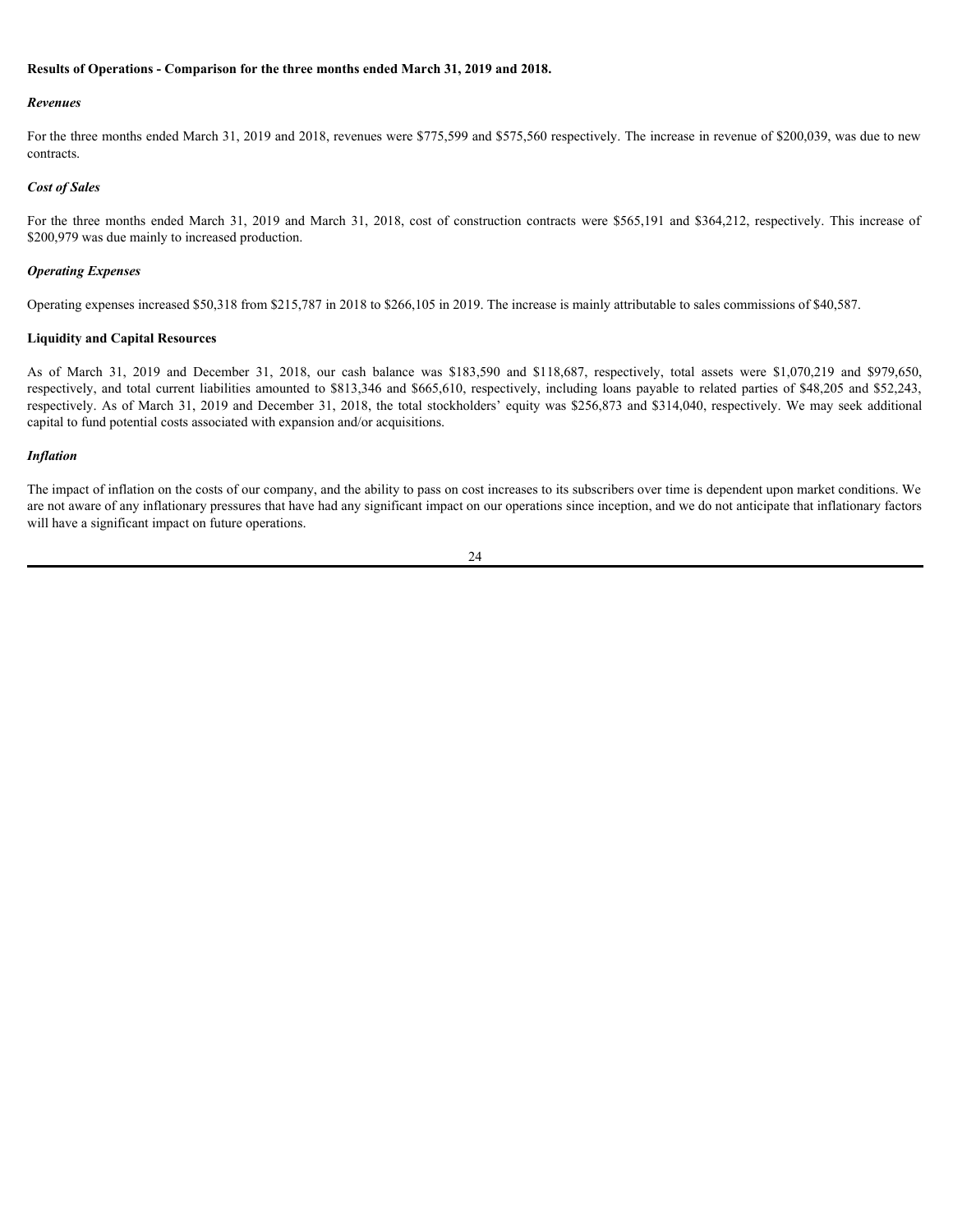# **OFF-BALANCE SHEET ARRANGEMENTS**

We do not maintain off-balance sheet arrangements nor do we participate in non-exchange traded contracts requiring fair value accounting treatment.

## <span id="page-24-0"></span>**Item 3. Quantitative and Qualitative Disclosures About Market Risk.**

Not applicable.

# <span id="page-24-1"></span>**Item 4. Controls and Procedures.**

#### *Disclosure Controls and Procedures*

The Company has adopted and maintains disclosure controls and procedures that are designed to provide reasonable assurance that information required to be disclosed in the reports filed under the Exchange Act, such as this Form 10-Q, is collected, recorded, processed, summarized and reported within the time periods **OFF-BALANCE SILEET ARRANGEMIES**<br>
Ve do not maintain off-balance sheet arrangements nor do we participate in non-exchange traded contracts requiring fair value accounting reatment.<br>
Item 3. Quantitative and Qualitative Dis information is accumulated and communicated to management to allow timely decisions regarding required disclosure. As required under Exchange Act Rule 13a-15, the Company's management, including the Principal Executive Officer and Principal Financial Officer, has conducted an evaluation of the effectiveness of disclosure controls and procedures as of the end of the period covered by this report. Based upon that evaluation, the Company's President concluded that the **COF-BALANCE SHEET ARRANGEMIENTS**<br>
Ve do not maintain of Jelalance sheet arrangements aor do we participate in non-exchange traded contracts requiring fair value accounting treatment.<br>
Item 4. Controls and Procedures.<br>
Dis Company files or submits under the Exchange Act, is recorded, processed, summarized and reported, within the time periods specified in the SEC's rules and forms, and that such information is accumulated and communicated to the Company's management, including the Company's President, as appropriate, to allow timely decisions regarding required disclosure.

## **PART II - OTHER INFORMATION**

# <span id="page-24-3"></span><span id="page-24-2"></span>**Item 1. Legal Proceedings.**

None.

# <span id="page-24-4"></span>**Item 2. Unregistered Sales of Equity Securities and Use of Proceeds.**

None .

## <span id="page-24-5"></span>**Item 3. Defaults upon Senior Securities.**

None.

# <span id="page-24-6"></span>**Item 4. Mine Safety Disclosure**

Not Applicable.

## <span id="page-24-7"></span>**Item 5. Other Information.**

None.

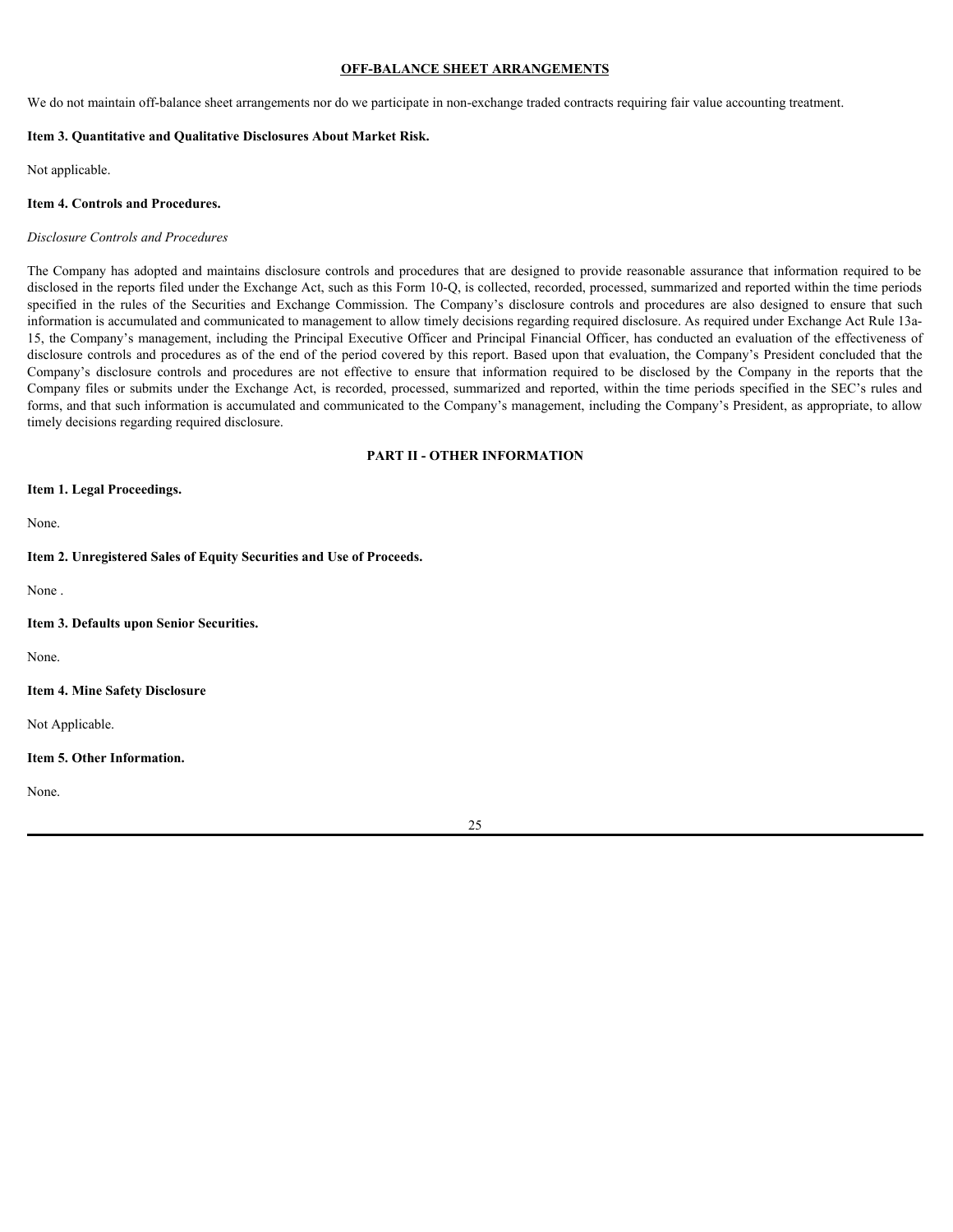# <span id="page-25-0"></span>**Item 6. Exhibits.**

# **The following exhibits are included with this filing:**

- [3.1\\* Articles of Incorporation \(Form S-1 Registration No. 333-174674 filed June 2, 2011\).](https://content.edgar-online.com/ExternalLink/EDGAR/0001518336-11-000003.html?hash=bf7c26299ab327078cb86ef0e16c4de1fe59dd365b15ea62c44e3ad4751b8c0f&dest=EXHIBIT_3ARTICLESOFINCORPORA_HTM)
- [3.2\\* By-laws \(Form S-1 Registration No. 333-174674 filed June 2, 2011\).](https://content.edgar-online.com/ExternalLink/EDGAR/0001518336-11-000003.html?hash=bf7c26299ab327078cb86ef0e16c4de1fe59dd365b15ea62c44e3ad4751b8c0f&dest=BYLAWS_HTM)
- [4.1\\* Specimen Stock Certificate \(Form S-1 Registration No. 333-174674 filed June 2, 2011\).](https://content.edgar-online.com/ExternalLink/EDGAR/0001518336-11-000003.html?hash=bf7c26299ab327078cb86ef0e16c4de1fe59dd365b15ea62c44e3ad4751b8c0f&dest=EX4SAMPLESTOCKCERT_HTM)
- [10.1\\* Intellectual Property Purchase Agreement \(Form S-1 Registration No. 333-174674 filed June 2, 2011\).](https://content.edgar-online.com/ExternalLink/EDGAR/0001518336-11-000003.html?hash=bf7c26299ab327078cb86ef0e16c4de1fe59dd365b15ea62c44e3ad4751b8c0f&dest=AGREEMENTWITHTERRAREIP_HTM)
- [10.2\\* Consulting Agreement with William Kazmierczak 5-22-2010 \(Form S-1 Registration No. 333-174674 filed June 2, 2011\).](https://content.edgar-online.com/ExternalLink/EDGAR/0001518336-11-000003.html?hash=bf7c26299ab327078cb86ef0e16c4de1fe59dd365b15ea62c44e3ad4751b8c0f&dest=EX_101KAZMIERCZACKAGREEMENT0_HTM)
- [31.1 Sarbanes-Oxley Section 302 certification by Vincent Simonelli](#page-27-0)
- [32.2 Sarbanes-Oxley Section 906 certification by Vincent Simonelli](#page-28-0)
- \* Previously filed and Incorporated by reference.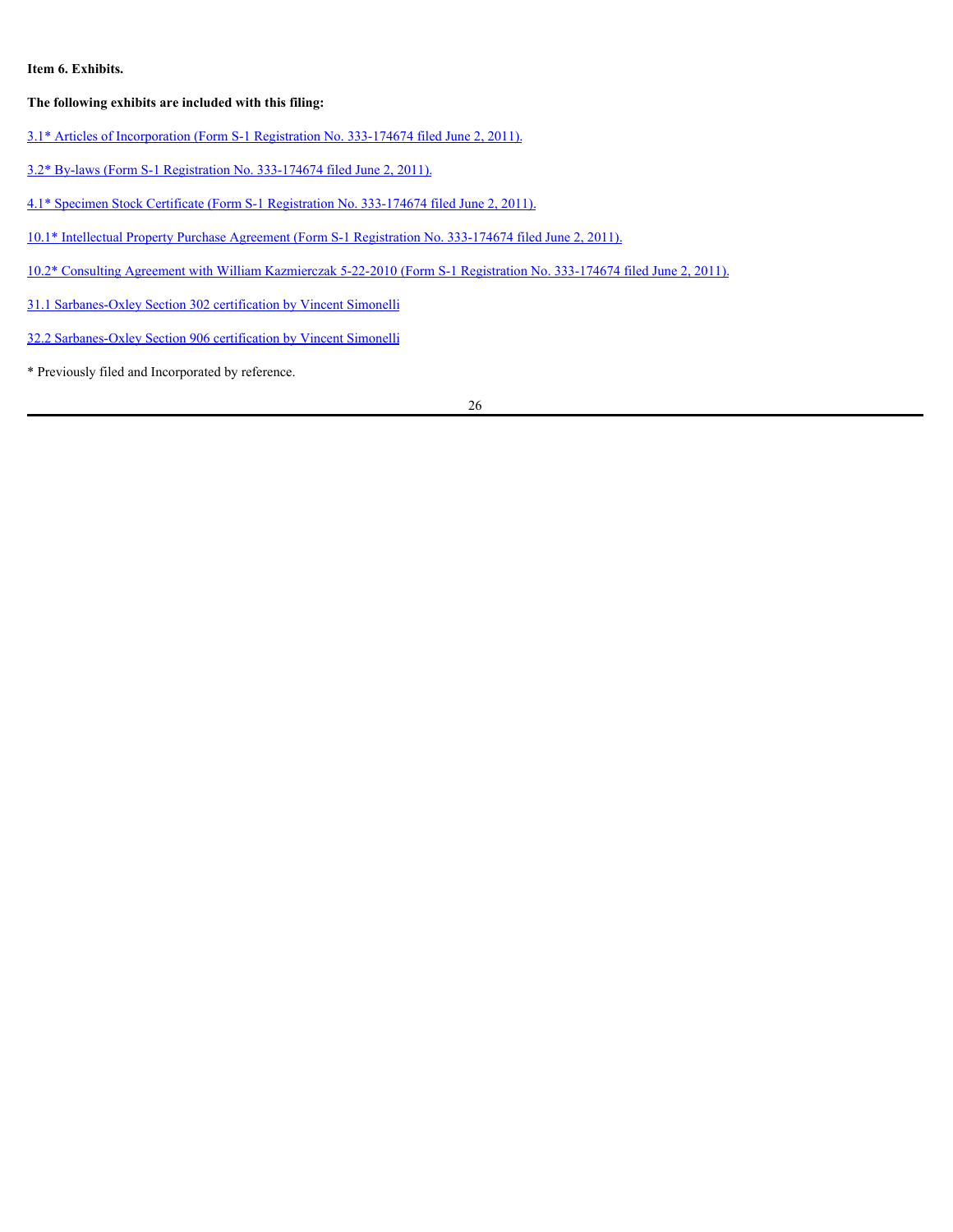# **SIGNATURES**

<span id="page-26-0"></span>Pursuant to the requirements of Section 13(a) or 15(d) of the Securities Exchange Act of 1934, the Registrant has duly caused this report to be signed on behalf by the undersigned; duly authorized.

# Date: May 20, 2019 **Dream Homes & Development Corporation**

By: */s/ Vincent Simonelli*

Vincent Simonelli Chief Executive Officer and Chief Financial Officer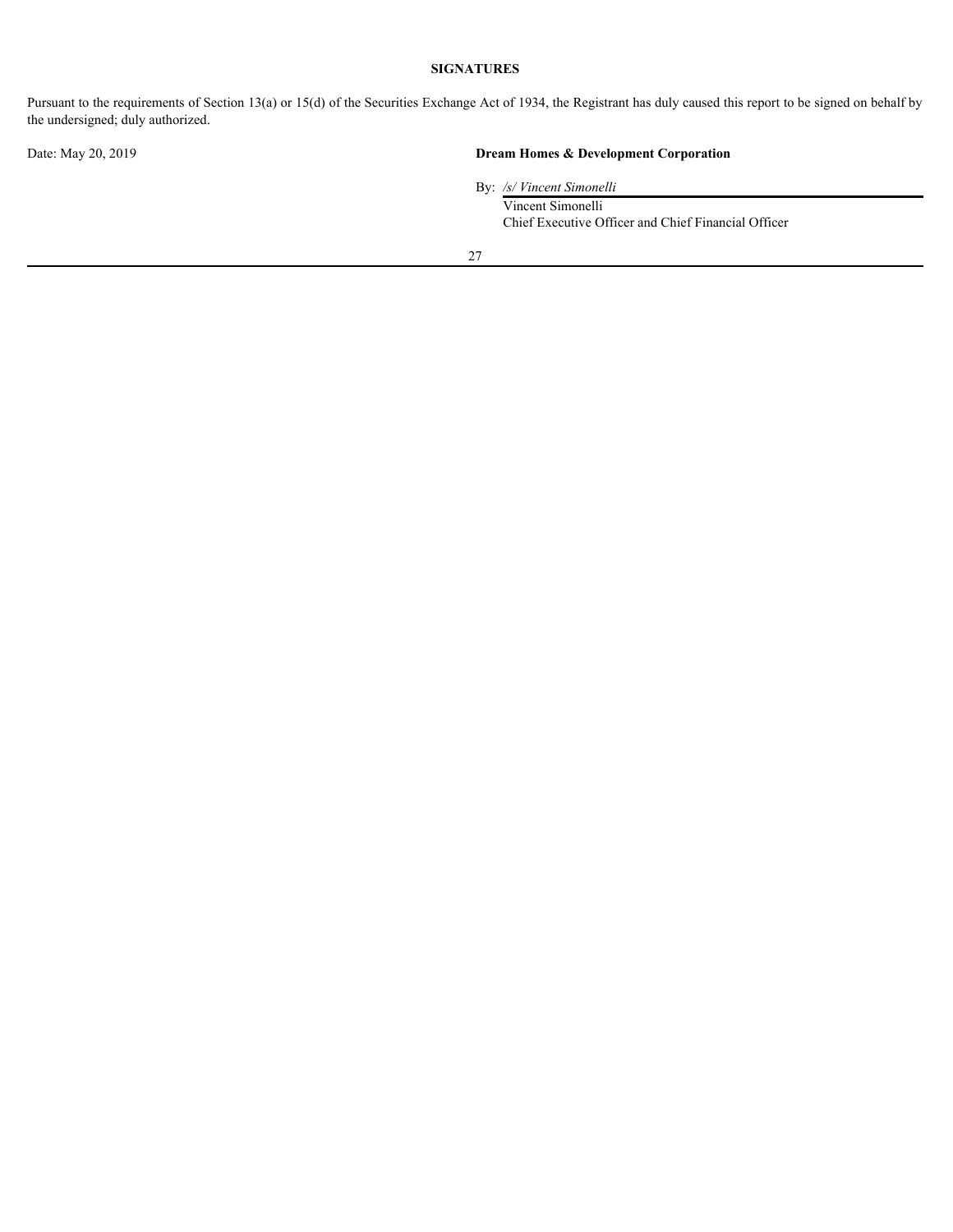# **CERTIFICATIONS**

<span id="page-27-0"></span>I, Vincent C. Simonelli, certify that:

1. I have reviewed this annual report of Dream Homes & Development Corporation.;

2. Based on my knowledge, this report does not contain any untrue statement of a material fact or omit to state a material fact necessary to make the statements made, in light of the circumstances under which such statements were made, not misleading with respect to the period covered by this report;

3. Based on my knowledge, the financial statements, and other financial information included in this report, fairly present in all material respects the financial condition, results of operations and cash flows of the issuer as of, and for, the periods presented in this report;

4. The issuer's other certifying officer(s) and I are responsible for establishing and maintaining disclosure controls and procedures (as 4efined in Exchange Act Rules  $13a-15(e)$  and  $15d-15(e)$ ) and internal control over financial reporting (as defined in Exchange Act Rules  $13a-15(f)$ ) and  $15d-15(f)$ ) for the issuer and have:

period in which this report is being prepared;

EXHIBICATIONS<br>
EXHIBIT 31<br>
1. I have reviewed this immal report of Dream Homes & Development Corporation.<br>
2. Based on my knowledge, this report does not contain any unitrue statements of a material fact or control to sute **EXHIBIC 31**<br>
1. Thave reviewed this amnal report of Dream Homes & Development Corporation.:<br>
2. Based on my knowledge, this report does not contain any untrue suiteront of a material fact or conit to state a material fact (b) Designed such internal control over financial reporting, or caused such internal control over financial reporting to be designed under our supervision, to provide reasonable assurance regarding the reliability of financial reporting and the preparation of financial statements for external purposes in accordance with generally accepted accounting principles; **CERTIFICATIONS**<br>
1 Three verieved this great veget of Preem Herme, & Development Comparition;<br>
2. Hased on my knowledge, this report does not contain any unitrie stakement of a material fact or emit to state a material f I. Have reviewed this numal space of Dosun Homes & Development Corporation.<br>
2. Bused on ny knowledge, this report does not contain any unitare attentuated with the orient to the product over the properties when provides

disclosure controls and procedures, as of the end of the period covered by this report based on such evaluation; and

(d) Disclosed in this report any change in the issuer's internal control over financial reporting that occurred during the issuer's most recent fiscal quarter (the issuer's fourth fiscal quarter in the case of an annual report) that has materially affected, or is reasonably likely to materially affect, the issuer's internal control over financial reporting; and

5. The issuer's other certifying officer(s) and I have disclosed, based on our most recent evaluation of internal control over financial reporting, to the issuer's auditors and the audit committee of the issuer's board of directors (or persons performing the equivalent functions):

adversely affect the issuer's ability to record, process, summarize and report financial information; and

(b) Any fraud, whether r not material, that involves management or other employees who have a significant role in the issuer's internal control over financial reporting.

Date: May 20, 2019

*/s/ Vincent C. Simonelli* CEO and CFO